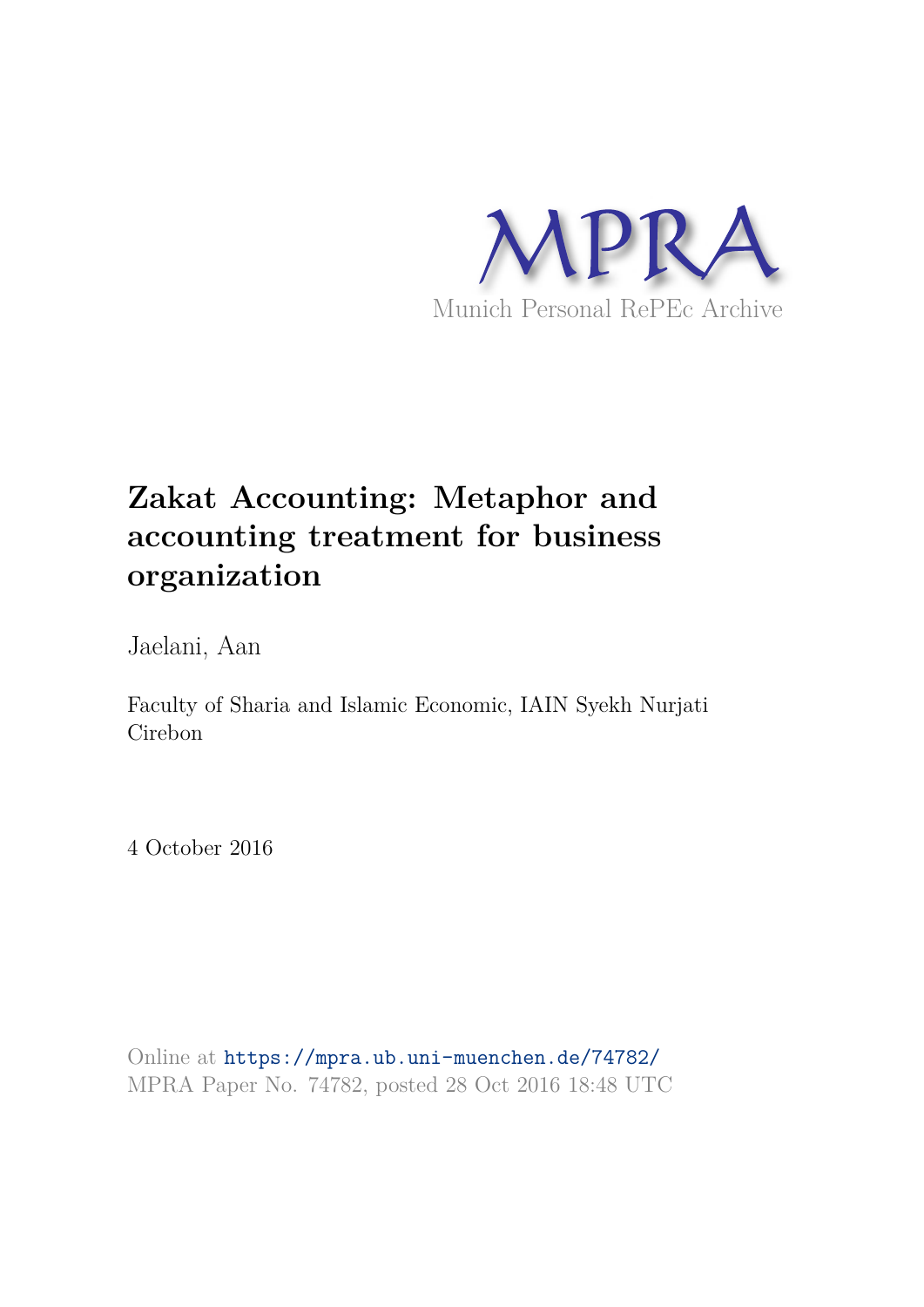### **ZAKAT ACCOUNTING: Metaphor and Accounting Treatment For Business Organization**

# **Aan Jaelani**

Shari'a and Islamic Economic Faculty, IAIN Syekh Nurjati Cirebon Email: [aan\\_jaelani@syekhnurjati.ac.id](mailto:aan_jaelani@syekhnurjati.ac.id)

**Abstract:**The various sources of zakat accounting is actually going to provide an answer to the question of whether the accounting capable of acting stints zakat management. Zakat accounting will provide information or data of a general nature modified technically-practical reorganized to be able to calculate the zakat that in fact contain a special purpose, such as the purification of wealth. Business organization are generally oriented to profit by using the entity (entity theory), which means that the company is a separate entity from its owners. While zakah accounting as a part of shari'a accounting affirms that a company or business organization is united with its owner, so that he has an obligation to pay zakat. Consequently, the business organization to change the orientation, from profit and stockholderorientedtozakah-oriented, conservation of nature-oriented, and stakeholders-oriented*.* 

**Keywords**: zakah, shari'a, accounting, business organization, profit, **JEL Classification**: H27, H71, I38, M41, N3

# **INTRODUCTION**

 Zakat as a religious duty makes an important contribution to society and the state. Zakat is instrumental in the country's fiscal policy. The role of zakat has been practiced by the Prophet Muhammad. and his successors who prove that zakat as an important asset that is collected through treasury and used not only to finance the wheels of government but can also guarantee social security. At that time, distributed alms to the people who deserve it (mustahiq), so it can help the stability of the economy. Therefore, the most important of the entire management system of zakat is the reporting of Zakat are recorded and accountable to the public through the application of the accounting system. In other words, accounting for zakat aims to regulate the recognition, measurement, presentation and disclosure of transactions zakat.

 Accounting can be used as guidelines for implementation of the management of zakat and accompanying regulations. In this case, the various sources accounting for zakat is actually going to provide an answer to the question of whether the accounting capable of acting stints zakat management. Accounting for zakat will provide information or data of a general nature modified technically-practical reorganized to be able to calculate the zakat that in fact contain a special purpose, such as the purification of wealth. In this case, muzakki become easier in knowing the physical count (stock taking) from the obligation of zakat that should be excluded from partial ownership of his property.

To determine the extent of the development of the study of zakat accounting, there will be a referral briefly about some studies related to this theme, not only aims to find new formulas of accounting charity, but also to avoid the occurrence of similarity (read: plagiarism) which is contrary to scientific principles ,

 Some classical works that actually contain accounting practice Islam, particularly with respect to charity, among other things, first, a work entitled al-kharaj, such as the Kitab al-Kharaj by Abu Yusuf (d. 798 CE), Yahya ibn Adam al-Qarasyi (w . 818 AD), and Qudamah ibn Ja'far (d. 932); second, the book entitled al-Amwal, such as the Kitab al-Amwal by Abu Ubayd al-Qasim ibn Sallam (d. 838 AD), Ibn Humaid Zanjawaih, and Abu Ja'far ibn Nasir ad-Dawudi (d. 1012); The third work entitled al-Ahkam as-Sulthaniyah, such as the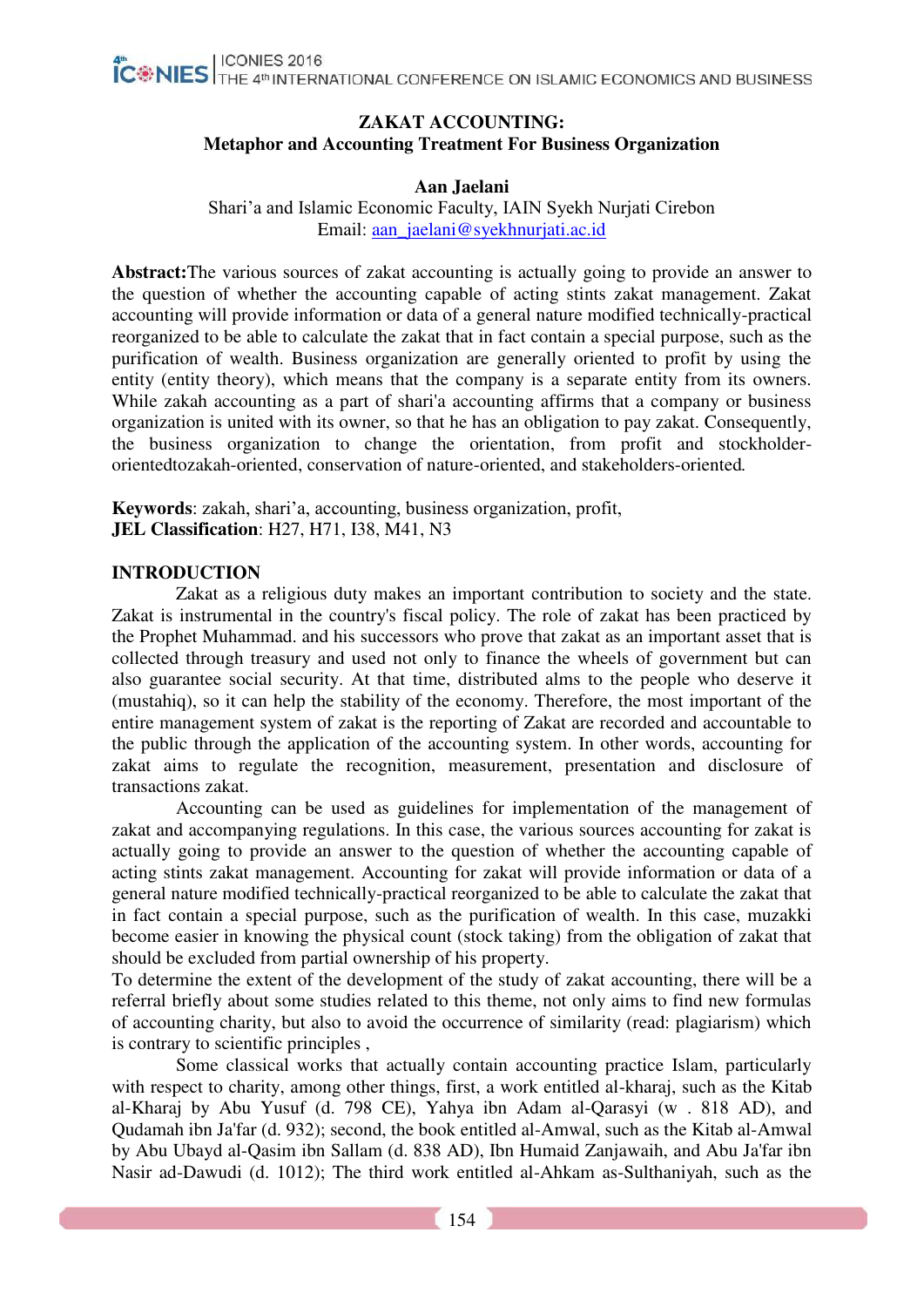works of Abu Ali Hasan al-Mawardi (d. 1058 AD) and Abu Ya'la al-Hanbali, and fourth, the works of potpourri that emerged in the second half of the century 5 H, such as the Kitab al-Muhalla by Muhammad Ibn Hazm, al-Ghiyatsi al-Juwaini of Imam al-Haramain al-Juwaini, and at-Tibr al-Masbuk fi Nashihat al-Muluk by Imam al-Ghazali.

 Classic works of scholars are quite representative normative (legal rulings) in outlining the basic provisions of the various sources of income countries, one charity, in addition to historical reviews the mechanisms and management of zakat (now known as the application of zakat accounting). Thought and zakat accounting practices at this time prove that the Islamic Caliphate has a complete manage zakat issues with a different instrument. However, the review has not been adequate when faced with modern problems of the charity with various categories of assets that have not been disclosed in the reference. In addition, the standardization of the management of zakat (nationally or internationally) equipped with adequate accounting system by highlighting the importance of accountability to the public feels very important today.

 For contemporary studies on zakat accounting can be found in the work of Hussein Syahatah, *at-Tathbiq Mu'ashir li al-az-Zakat: Zakat Tahsib Kaifa Malik*. This referred to the work of practical guides zakat calculation contemporary terms both of pespektif jurisprudence and modern accounting system. However, the review and application accompanied zakat calculation example nuanced "Arab", less representative when applied in the context of zakat in Indonesia.

 Zakat accounting studies can be found also in the works Safri Sofyan Harahap, *Menuju Perumusan Teori Akuntansi Zakat (Towards Formulation Zakat Accounting Theory)*. This work has demonstrated efforts in making formulations theory of zakat accounting. However, accounting theory applied in matters of charity is not adequate because zakat paradigmatic perspective and methodology of its own, especially if associated with normativity teachings.

 Didien Hafiduddin also preparing procedures for calculation of zakat in his work, *Panduan Praktis tentang Zakat, Infaq, dan Shadaqah (A Practical Guide about Zakat, Infaq, and Sadaqah)*. As a guideline, this book could be a reference for charity managers in calculating Zakat. However, it is practical, this work is less equipped with the concept and formulation of jurisprudence and accounting theory into the footing.

 Another study has also been conducted by Arif Mufraini in "*Akuntansi dan Manajemen Zakat: Mengomunikasikan Kesadaran dan Membangun Jaringan (Accounting and Zakat Management: Communicating Awareness and Networking)".* This book can introduce the reader to understand the application of accounting principles in the charity, as well as representative enough in explaining zakat management. However, the lack of application of the accounting application of zakat, particularly asset calculation example zakat, then this book is more feasible categorized in the areas of management of zakat.

 Mursyidi methodologically in *"Akuntansi Zakat Kontemporer (Contemporary Zakat Accounting)"*, has explained the method of accounting for solving problems of contemporary zakat. This works pretty well describes the application of accounting in trouble zakat is equipped with calculation examples and solutions. However, this work is quite dry in uncovering normativity zakat based formulations jurisprudence.

 Various studies may explain the zakat accounting, both theoretically and practically. However, the review is more emphasis on one aspect, an-sich accounting applications in problems and lack of exposure zakat fiqh, causing incompleteness in his explanation.

# **Zakat Accounting: Literature Review**

 The term "accounting" is derived from the English, "accounting". In Arabic, the equivalent word "accounting" is "muhasabah" is derived from the word hasaba, hasibah,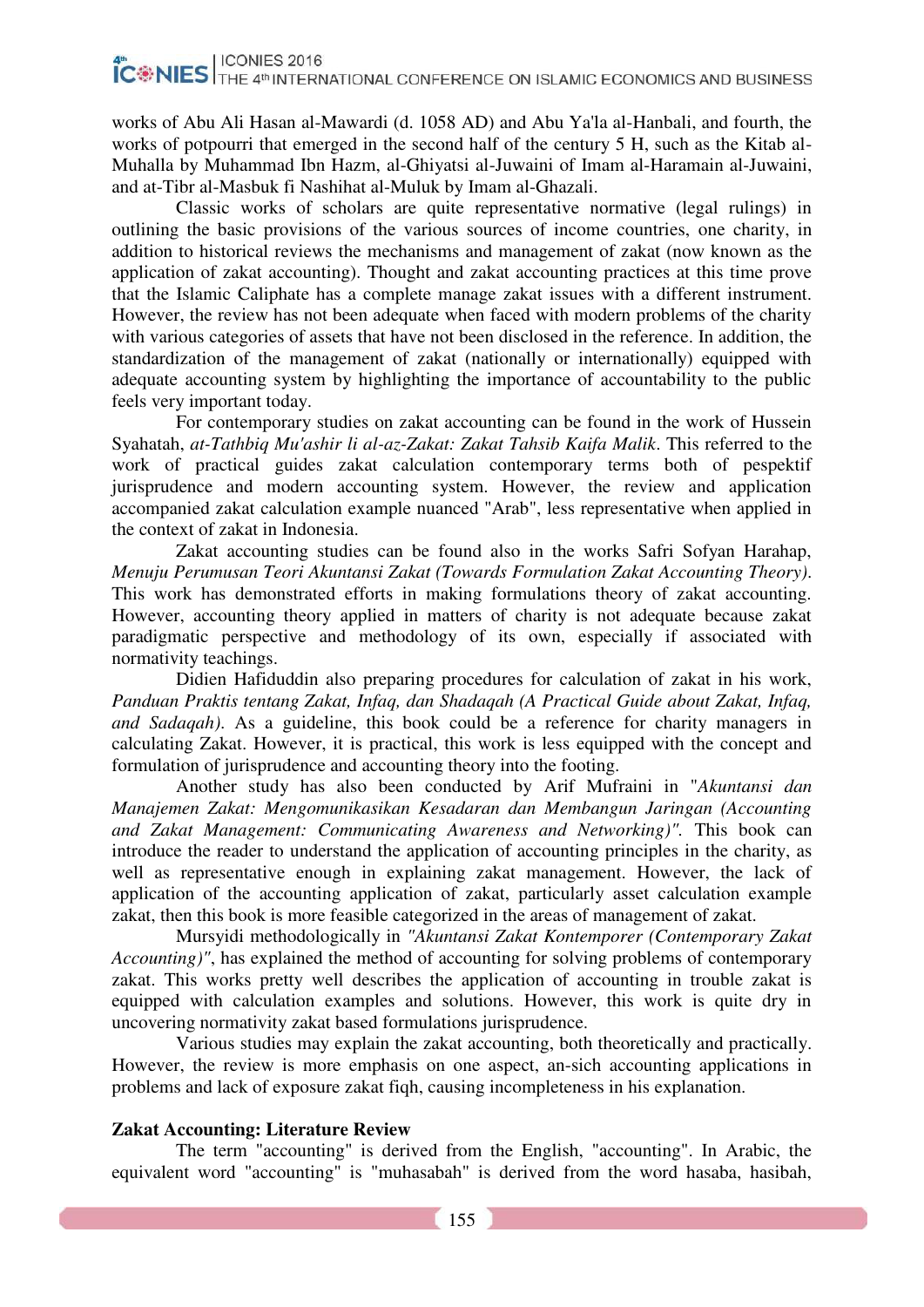muhasabah, or other such wazan "hasaba, hasban, hisabah", which means weighing, add, calculate, record, or count. So, "muhasabah" is counting carefully or thoroughly that must be recorded in the books of a certain (Ibn Mundzir, n.y.:301-304 and Husain Syahathah, 2001: 30-43).

In the Qur'an, the word "muhasabah" comes from the word "hasaba, hisab, hasibah, muhasabah, and hisaba". The basic word "hasaba" referred to in the form of the verb three times. The basic word "hasaba" and "hisaba" means weighing, taking into account the human deeds he has done (QS. Ath-Thalaq: 8). As for the verb "yuhasabu" and "hisaba" means calculate carefully or thoroughly that should be recorded in a letter or a book (QS. Al-Insyiqaq: 7-8). As for the word "yuhasibu" means the calculations of human actions on the Day of Resurrection (QS. Al-Baqarah: 284). Thus, "muhasabah" or "hisab" interpreted by counting and weighing all human deeds and behavior according to what is recorded and registered.

Other forms of the terms used in the Koran for accounting synonym is "hisab" (reckoning), which is also derived from the word "hasaba" and derivation of "hasban, hisabatan, and hisaban". In the Qur'an, this term referred to a total of 39 times and not in the form of the verb. "Al-Hisab", for example, means calculates and records (numbers) accurately (QS. Al-Isra': 12 and Yunus: 5), the calculation and the vengeance of God or through the government (ulil al-amri) (QS. An-Nur: 39), asking someone to argue with him on the day of Judgment about his actions in the world (QS. Ibrahim: 41). The word "hisab" also means charity and gave absolutely, without cause and condition (QS. Al-Baqarah: 212). The word "yuhasibu" is defined as a calculation of human actions on the Day of Resurrection (QS. Al-Baqarah: 284). The word "hasaba" and "hisaba" has the meaning weigh, taking into account the human deeds he has done (QS. Ath-Thalaq: 8). While the word "yuhasabu" and "hisaba" meaningful calculate carefully or thoroughly that should be recorded in a letter or a book (QS. Al-Insyiqaq: 7-8) (Husain Syahathah, 2001: 30-43).

 Thus, the word "hisab" means equivalent, which resulted in the number or numbers (Surat al-Isra ': 12, Ath-Thalaq: 8, and Al-Insyiqaq: 8), and indicate the number or calculation rigorous, thorough , accurate, and accountable. Therefore, the accounting is knowing something in sufficient quantities, no less, nor more.

 As of the term, accounting is the process of identifying, measuring and delivering economic information as information material in terms of consideration in the conclusion by the wearer. Accounting meaningful art of recording, classifying and determining a certain way and in the size of monetary transactions and events that are typically included financial and interpret the results. Accounting mean also a service activity, which functions provide quantitative information, usually in the size of the money, about an economic entity that is intended for use in making economic decisions, which are used in selecting among several alternatives (Muhammad, 2000: 3-4).

 In the study of Islamic economics, accounting or muhasabah can be defined as the process of accounting records by recording and logging of all financial transactions that must be accounted for in accordance with Islamic values. In Islamic economics, accounting terms are called the Shari'a Islamic accounting or accounting. For example, the definition of which is explained by Hasbi Ramli (2005: 13-14), that the Shari'a accounting is an activity of identification, clarification, data collection, and reporting on the process of calculations related to financial transactions as information material in making economic decisions based on the principle of agreement contract Shari'a, namely does not contain zulm (tyranny), usury, gambling (gambling), gharar (fraud), the goods that are forbidden, and harm.

 As for the term "zakah" is mentioned in the Quran, 32 times, and the form of synonyms, sadaqah and infaq called as many as 82 times. The term zakat called 32 times include 8 verses down in the Meccan period and 24 verses in the Medina period. In the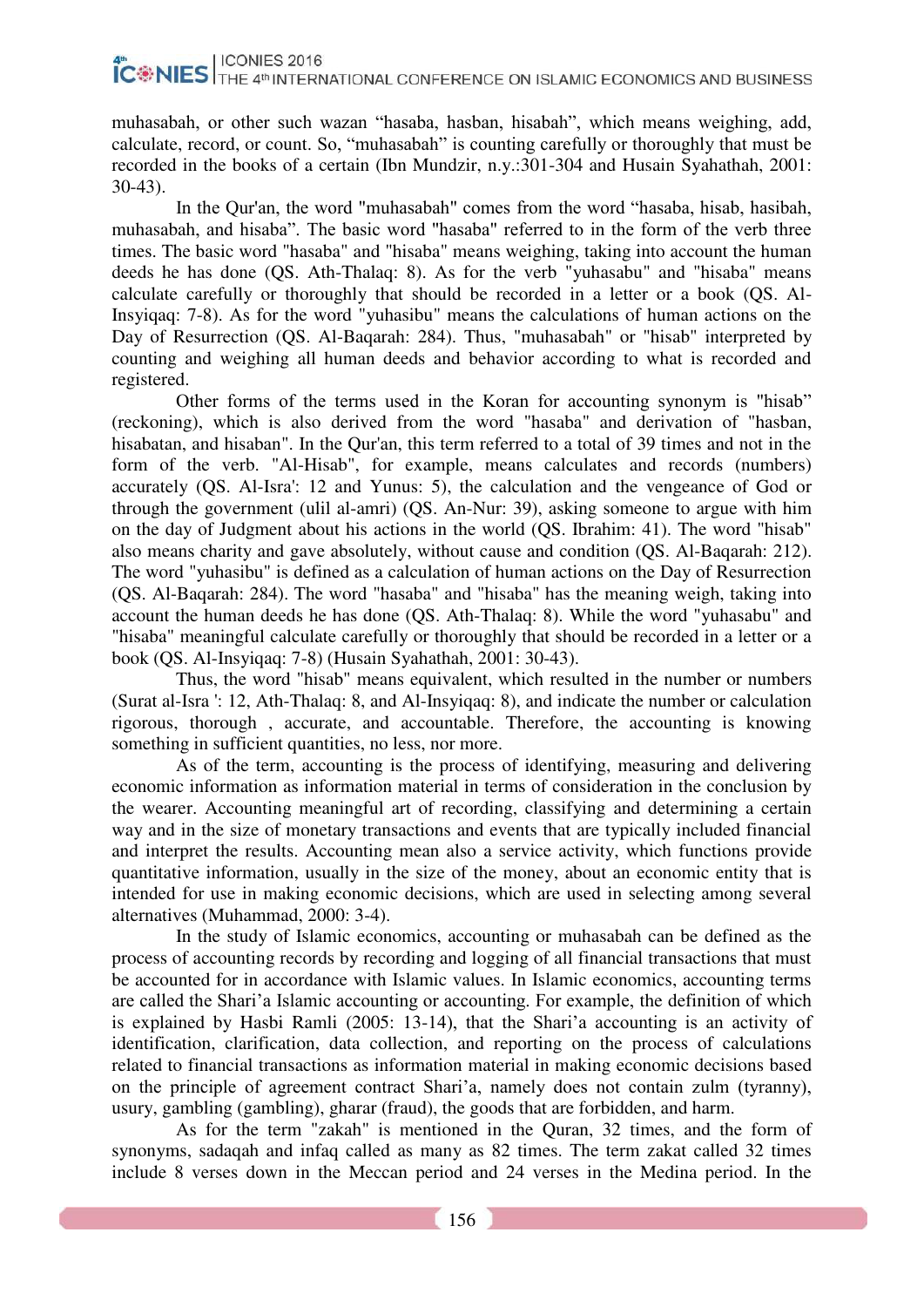Meccan period, eg Q.S. al-Muzammil verse 20 and al-Bayyinah verse 5. In the second verse, zakat is the advice to do good to the poor and those who need help. While in the Medina period, such as Q.S. al-Baqarah, verse 43 and al-Maidah verse 12, the second verse contains an order to pay zakat, which has become an absolute obligation (ilzami). This is shown in the form of amr (command) with the word "atu" (full proof) which means resolved, immediately, perfect to the end, convenience, and so on. This word means anyway al-i'ta, which is a command to perform or pay (Al-Asfahani, t.t .: 9).

 As of 32 verses of the zakah (charity), 29 verse connected with prayer command and only three verses that are not coupled with prayer, that Q.S. al-Kahf verse 81, Q.S. Maryam verse 13 and al-Mu'minun verse 4. The three verses are verses Makiyah (Abdurrahman Qadir, 1998: 43).

 From the aspect of the language style of the Qur'an, as confirmed Nuruddin Mhd. Ali (2006: 25-26), zakat command style expressed in the form of four languages, namely: (1) *Uslub insya'i* (command); like the word "atu, anfiqu, khudz". For example QS. al-Baqarah verse 42, an-Nur verse 56, and at-Taubahverse 103. This language style connotes zakat levy orders to target the rulers (amil); (2) *Uslub targhib* (motivational); means a boost establish worship and pay the zakat. For example the letter al-Baqarah verse 277; (3)*Uslub tarhib* (intimidating or warning); poses a threat to people who accumulate wealth and reluctant to give zakat. For example in the letter at-Tawbah verse 34;(4) *Uslub madh* (compliments or flattery); meaning praise God to muzakki (the issuing zakat). For example in the letter of al-Maidah verse 55.

Zakat is generally significantly "increased" or "an-nama" (in Arabic). Zakat is also interpreted clean, lush, thanks, and clear (Ibn Mundzir, n.y.:301-304). In fiqh, alms meaningful issuing certain levels of certain assets for certain groups, as determined by Allah (Ibn Qudaamah, N.Y.). Sometimes charity is defined also by sadaqah (see Al-Mawardi, 1978: V: 112).

 In some other verses, zakat has diverse meanings, for example: (1) Growing, growing, blessings. For example, *zakat al-mal* (property it develops), *zaka az-zar'u* (plants that grow and more), *an-nafaqah zaka* (living was a blessing). For example Q.S. al-Baqarah: 276; (2) Thaharah / purify. For example Q.S. at-Tawbah: 103; (3) Victory. For example Q.S. Shams: 99 and al-Muminun: 1-4; (4) Pleated double good luck. For example Q.S. al-Baqarah: 261; (5) Faith. For example Q.S. as-Sajda: 16; (6) God-fearing. For example Q.S. Ali Imran: 133-134; (7) Reward. For example Q.S. al-Baqarah: 262.

Zakat, as written in At-Taubahverse 103, implies that every Muslim who has the property that has had nishab mandatory clean up their property by giving part of his wealth to the people who deserve it.

 In terms of jurisprudence, according to Yusuf Qaradawi (1996: 34-35) charity is a particular treasure that required God handed over to people who are eligible. In addition, Wahbah Zuhayli (2000: 83-84) detailing an explanation of Zakah according to the Fiqh schools. Maliki interprets zakat by removing a portion of the special treasures that have reached nishab (minimum quantity limit which requires zakat) to the people who deserve it. Hanafi defines charity by making the most of a special treasure of treasures specifically as had the special, which is determined by the Shari'a as Allah. Meanwhile, according to the Shafi'i school of Zakat is an expression of the release of property or body in accordance with a special way. As according to the Hanbali school of zakat is the right that must be removed from the property specific to specific groups as well, the group that is hinted at in the Qur'an.

 While the Islamic economic thinkers contemporary, as confirmed Gazi Inayah (2003: 3), zakat as a treasure that has been set by the government or authorities, the general public or individuals that are binding and final, without obtaining certain benefits by the government in accordance with the ability of the owner of the property, which is allocated to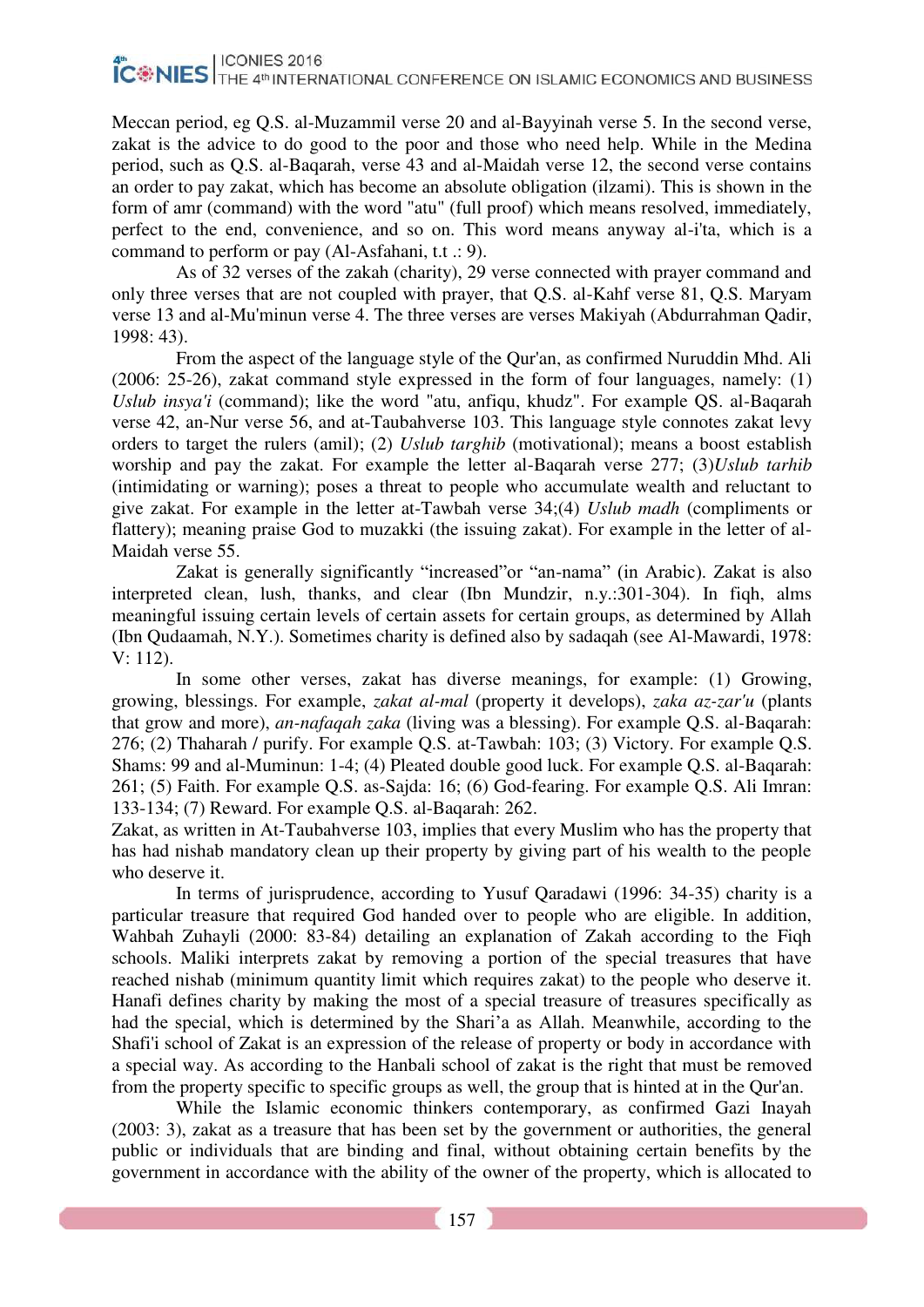meet the needs of eight groups that have been defined by the Qur'an, as well as to meet the political demands for Islamic finance.

 Based on the definition of accounting and zakat which has been described above, accounting for zakat is a frame of mind and activities that cover the basics of accounting and operational processes associated with the determination, calculation, and assessment of assets and income are mandatory zakat, assign levels of zakat and distributing the results to their posting in accordance with the law and the foundations of Islamic shariah.

 As according to the authors, accounting for zakat a bookkeeping process obligatory zakat assets through recording, data collection, distribution, and management of zakat should be accounted for in accordance with Islamic values.

# **DISCUSSION AND RESULTS**

### **Philosophical Dimensions for Zakat Accounting**

### 1. Ontology

 Accounting in the concept of Islam is a collection of legal basis and a permanent standard, which is inferred from the sources of Islamic law and is used as a rule by an accountant in his work, both in accounting, analysis, measurement, presentation, and explanation. Also to be a foothold in explaining an incident or event, whether the event in accordance with the shari'a laws or not.

 The zakat is obligatory for every Muslim to issue treasures that are specific to those entitled to receive based on the Islamic Shariah. Therefore, the recording process until the distribution of zakat assets and accountability requires an agar medium in its implementation in accordance with the provisions of Islamic law. In this case, the management of zakat requires a science called zakat accounting.

 Thus the basics of accounting and legal sources of zakat are the Qur'an, hadith, ijma, and qiyas. For example, in the Qur'an mentioned the importance of conducting recording to a transaction made by every Muslim. Allah says in the Qur'an surat al-Baqarah verse 282 the following:

يَٰٓأَيُّهَاالَّذِينَ ءَامَنُوٓإٍ إِذَا تَدَايَنتُم بِنَيْنٍ إِلَىٰٓ أَجَلٖ مُسَمَّى فَٱكْتُبُوهُۚ وَلْيَكْتُب<br>يَأْيَّهُمَاالَّذِينَ ءَامَنُوۡإِ ۚ إِذَا تَدَايَنتُم بِنَيْنٍ إِلَىٰٓ أَجَلٖ مُسَمَّى فَٱكْتُبُوهُۚ وَلَيَكْت ֧֧֧֧֧֧֧֧֧֧֧֧֧֧֦֧֧֧֧֧֪֧֧֧֧֧֧֧֧֧֪֧֚֘֝֟֓֕֝֬֝֓֟֓֓֓֓֓֓֓֓֓֓֓֓֓֝֬֓֝֓֬֓֓֓֓֝֬֓֓֓֓֝֬֬֓֬֓֬֝֬֝֬֝֬֝֬֝֬֝֬ َٰٓ َ نَ ∣∣<br>≀ **∣** ِ َّ َّ فَلْيَكْتُبُ وَلِّيُمْلِلِ ٱلَّذِي عَلَيْهِ الْحَقُّ وَلِّيَتَّنَّقِ اللَّهَ رَبِّهُ وَلَا يَبْخَسْ مِثْهُ شَيْأٌ فَإِن كَانَ ٱلَّذِي عَلَيْهِ ٱلْحَقُّ سَفِيهَا أَوْ صَعِيفًا أَوْ لَا يَسْتَطِيعُ أَن ة<br>ما َ َ َ بُمِلَّ هُوَ فَلَيُمْلِلُ وَلِيُّهُ بِٱلْعَذَلِّ وَٱسْتَشْهِدُواْ شَهْدِدَيْنِ مِن رِّجَالِكُمْ فَإِن لَمْ يَكُونَا رَجُلْتِنِ فَرَجُلٌ وَٱمْرَأَتَانِ مِمَّنٍ تَرْضَوْنَ مِنَ ٱلشَّهَدَاءِ ِ ْ ِ ِ ُّ نَّ يَصْطِنَ إِحْدَلِهُمَا ۖ فَتُذَكِّنَ إِحْدَلُهُمَا ٱلْأَخْرَى ۚ وَلَا يَأْبَ ٱلشَّهَدَاءُ إِذَا مَا دُعُواْ وَلَا تَشْهُوَاْ أَن تَكْثُبُوهُ صَغِيرًا أَوْ كَبِيرًا إِلَيْ إِجْلِحٍّ ذُٰلِكُمْ ׀**֡** י<br>י ْ َ ِ اً<br>ا ِ َ نَ ِ َ نِ ֧<u>֓</u> أَقْسَطُ عِندَ ٱللَّهِ وَأَقْوَمُ لِلشَّهَٰدَةِ وَأَدْنَىٰ أَلَّا تَرْتَابُوٓاْ إِلَّا أَن تَكُونَ تِجْرَةً حَاضررَةً تُدِبرُ ونَهَا بَيْنَكُمْ فَأَيْشَ عَلَيْكُمْ جُنَاحٌ أَلَّا تَكْتُبُوهَأ َ ِ َٰ َّ َ وَأَنْتَـهِدُوٓاْ إِذَا تَبَايَخْتُمْۚ وَلاَ يُضَاَّرَ كَاتِبَ وَلاَ تَنهَيذُّ وَإِن تَّفْعَلُواْ فَإِنَّهُ فُسُوقُ بِكُمْ ۖ وَآتَقُوْاْالنَّمُّ وَيُعَلِّمُكُمُ ٱنَّمُّ وَٱللَّهُ وَلِلَّهُ بِكُلِّ شَيْءٍ عَلِيمَ ٢٨٢ ِ **∶** ُ<br>ا ْ ِّ َّ

*282. O you who believe! when you deal with each other in contracting a debt for a fixed time, then write it down; and let a scribe write it down between you with fairness; and the scribe should not refuse to write as Allah has taught him, so he should write; and let him who owes the debt dictate, and he should be careful of (his duty to) Allah, his Lord, and not diminish anything from it; but if he who owes the debt is unsound in understanding, or weak, or (if) he is not able to dictate himself, let his guardian dictate with fairness; and call in to witness from among your men two witnesses; but if there are not two men, then one man and two women from among those whom you choose to be witnesses, so that if one of the two errs, the second of the two may remind the other; and the witnesses should not refuse when they are summoned; and be not averse to writing it (whether it is) small or large, with the time of its*  falling due; this is more equitable in the sight of Allah and assures greater accuracy in *testimony, and the nearest (way) that you may not entertain doubts (afterwards), except when it is ready merchandise which you give and take among yourselves from hand to hand, then there is no blame on you in not writing it down; and have witnesses when you barter with one*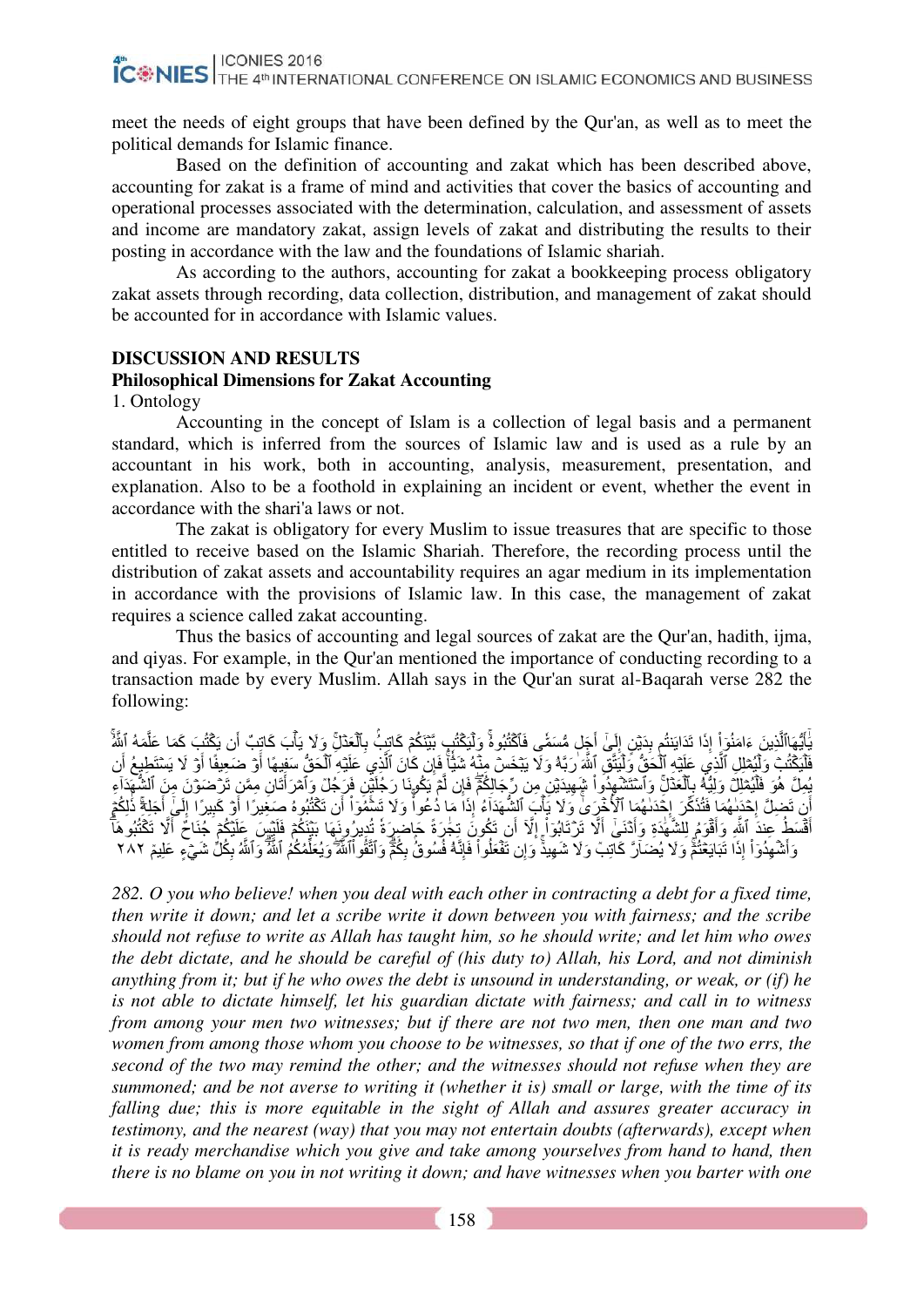*another, and let no harm be done to the scribe or to the witness; and if you do (it) then surely it will be a transgression in you, and be careful of (your duty) to Allah, Allah teaches you, and Allah knows all things."*

 Based on the above verse, Muslim communities in accounting practice will follow the orders of Allah. Iwan Triyuwono (2006: 318) explains that this order actually is universal in the sense that the practice of registration should be done correctly for transactions conducted with the other person. ''Substance'' of this command is: (1) the practice of registration should be carried out by (2) true (fair and honest). The substance in this context, once again, the general effect of all time, is not limited by space and time.

While that is always associated with the "substance" is "form". Unlike the "substance", "form" is always limited by space and time. Therefore "form" will always be changing all the time following the change itself. What is meant by '' form '' here are the techniques and procedures of accounting, the accounting treatment, financial statement forms, and others? Forms of accounting practices in the Arab countries will vary with the form of the accounting practices in Indonesia. Here we see the gap between the normative order with the practice. In conjunction with this Kuntowidjojo (1991: 320-321) suggested the need for ''prophetic social sciences''. What is meant by the prophetic social science knowledge derived here is the Qur'an and the Hadith (the Prophet's) using the scientific principles that will be used to bridge between normative orders with practice. With this knowledge, the commands normative becomes more operational and can be put into practice in the real world, including in zakat accounting.

Therefore, accounting for zakat follow shari'a accounting principles, namely:

- a. Humanist gives a sense that Islamic Accounting theory of human nature, according to human nature, and can be practiced in accordance with the capacity possessed by humans as beings that are always interacting with others (and natural) dynamically in everyday life. In this context means Islamic Accounting theory is not a historical (alien), but historical, grounded, built by the human culture itself.
- b. Emancipatory have an understanding that the Islamic Accounting theory able to make significant changes to the theory and practice of modern accounting that exists today. The changes referred to here is the change that frees (emancipation). Liberation from the bonds of pseudo does not need to be followed, the liberation from the power of false (pseudo power), and liberation from false ideology. With this acquisition is expected that the Islamic Accounting theory is able to change the thinking and actions of human that use it, ie from the thought that the narrow and partial towards' broad, holistic and enlightened.
- c. Transcendental has meaning that the theory of Islamic Accounting disciplines across the border itself. Even the border crossing of the material world (economy). With the principle of this philosophical theory of Islamic Accounting can enrich itself by adopting other disciplines (other than economics), such as sociology, psychology, ethnology, phenomenology, anthropology, and others can even adopt moral values 'of other religions. Later, the transcendent aspect is actually not limited to the disciplines, but also concerning aspects of ontology, which is not limited to the object of both materials (economic), but also non-material aspects (mental and spiritual). Likewise, in the aspect of epistemology, that is by doing a combination of different approaches. So that in this way, the theory of Islamic Alkuntansi really will be emancipatory.
- d. Teleological provides a rationale that accounting does not merely provide information for making economic decisions, but also has a transcendental purpose as a form of human response to God, fellow human beings, and to the universe. This principle leads a man on the purpose of the nature of life, namely *falah* (victory).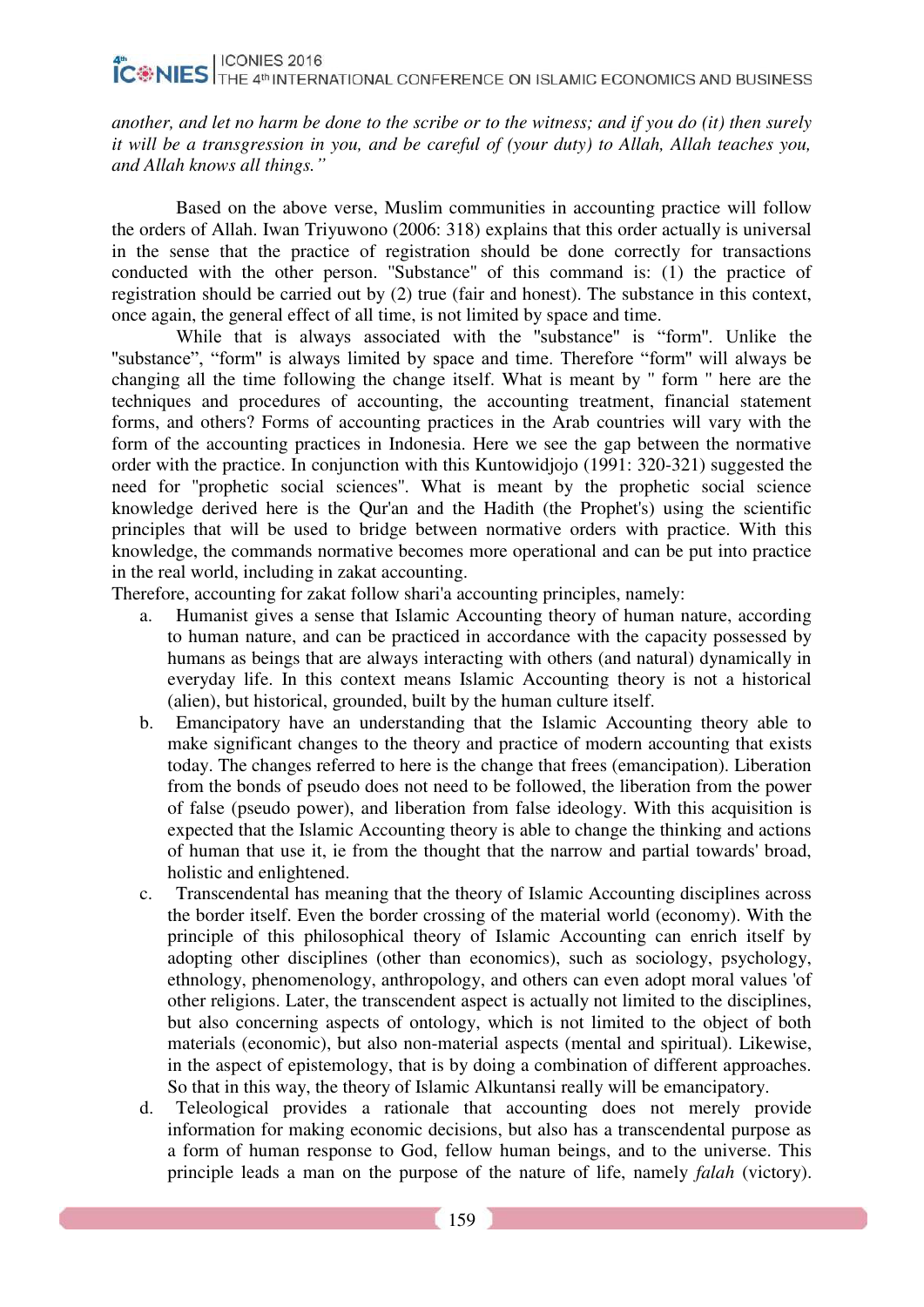# **IC®NIES** THE 4<sup>th</sup> INTERNATIONAL CONFERENCE ON ISLAMIC ECONOMICS AND BUSINESS

Falah here can mean the success of a human return to the Creator with a quiet soul and sacred (*muthmainnah*).

 Ontological dimension is becoming a very important part in the construction accounting for zakat because it contains a unique character that can not be found in the discourse of modern accounting. The uniqueness mainly lies in the assumption that the accounting charity as part of sharia accounting is not merely an instrument '' dead '' used for the benefit of economic business, but also as an instrument of '' living '' that can guide humans in the direction of the nature of real life, ie give up the rights to mustahiq charity with true management based on the calculation of the correct accounting, thorough, and accountable (accountability).

#### 2. Epistemology

 In the methodology, zakat accounting as Islamic accounting or public accounting experience development paradigm that gave birth to theories that can reconstruct the accounting system that is now developing, into an accounting system based on the Shari'a.

Therefore, as confirmed by the Gambling and Karim (1991), accounting Islam should be born of the Islamic community who practice Islam that gave birth to the theory of economic and accounting practice Islam. In other words, accounting for zakat should not be part of the disciplines of accounting (Syafri Sofyan Harahap, 2004: 153-155).

Therefore, to conduct a study on the issue of zakat and its calculation with accounting, then Husain Sahathah (2001: 13-14) offers a method that can be used in the study of accounting for zakat, namely:

- a. Method of istinbath: a set of rules based on the sources of the Koran, hadith, ijtihad scholars, the early Islamic period accounting practices, and customs of the people.
- b. Method of tahlili (Analytical): comparing the rules and accounting basics of Islam with conventional accounting theory applied in the calculation of zakat.
- c. Method of tathbiqi (Application): discuss the implementation aspect of the basics and rules of zakat accounting in various calculations mandatory zakat assets in accordance with the circumstances.

#### 3. Axiology

 Aspects of zakat accounting Axiological provide an ethical-philosophical view that Zakat is an asset that provides protection economically if managed appropriately. Therefore, accounting charity can encourage and create economic stability, among groups of surplus property assets with the deficit group, so as to create an economic justice.

 Zakat has several main objectives, namely to increase the value of life muzakki, cleanse and nourish treasure, helping those who are marginalized, and strengthen social security. Zakat is also a sign of one's faith and proof of sincerity. Therefore, the wisdom of zakat among others: (1) one of the means that help the poor, (2) to purify the people who do it from the filth of sin. Even with generous and leave the nature grabber, the person issuing zakat also had to clean his soul, and (3) by practicing charity, muzakki will have the nature of a helper, to fulfill the mandate of God gladly, and convey the rights contained in his property to the poor need. Allah has granted various favors to the rich and one way to be grateful is give charity.

 If zakat is an act of a person who provides specific section on property that has reached nishab and given to a particular person (mustahiq), then zakat is actually aimed at, among others:

- a. Creating an ideal brotherhood, social equality, and equitable distribution.
- b. The tools of social self as a moral obligation for the wealthy, to help the mustadh'afin to be free from poverty.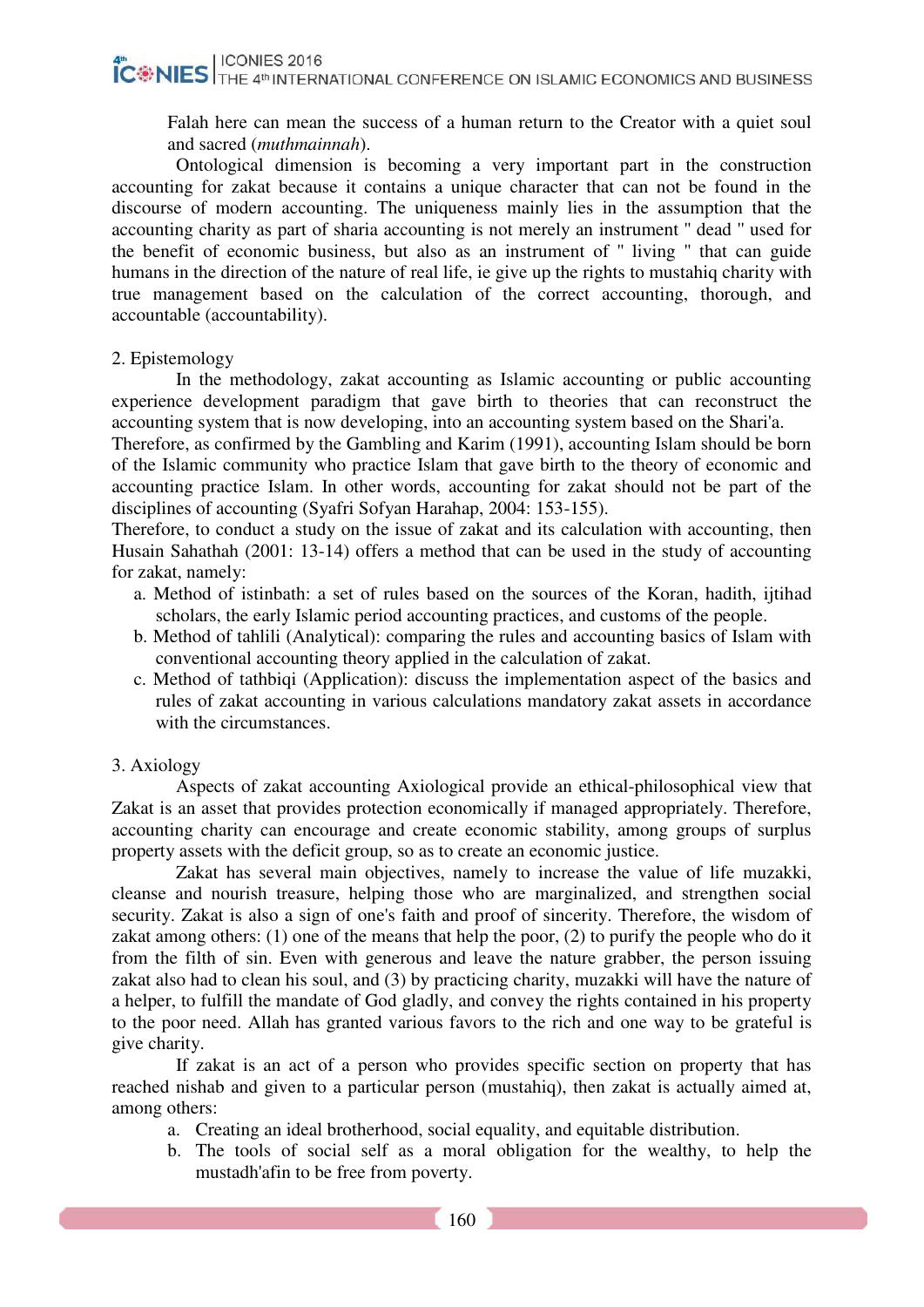- c. Zakat is not the substitution of a various self-financing model that made the modern society provide social protection for unemployment insurance, accidents, old age, and disability.
- d. Zakat does not replace the components of government spending on welfare / assistance, but the support and the additional ease the burden of the government in income distribution and reduce poverty.

 God has determined the rights of the poor in the wealth of the rich. God's provision is an obligation which is confirmed to the Muslims, the term zakat. This is one of the most important means to meet the intent and purposes of the poor. A group of the poor is a group of the most entitled to receive Zakat. Zakat including plantations and agricultural zakat, alms income and commercial property, livestock alms, zakat excavation, and tithes

# **Shari"a Accounting: A New Paradigm for the Development of Accounting**

 Using the philosophy and social theory, Burrell and Morgan (1979), describes four different sociological paradigms in accounting, the paradigms it is functionalist, interpretive, radical humanist and radical structuralist. Meanwhile, other experts do the reclassification of accounting model based on a systems perspective, the model-oriented data, the usefulness of the decision, and the categories of sources organizational, where financial accounting appears as data collected from an organization and turn it into a report certain information in accordance with the environment. Velayutham and Rahman (1992) using a multidimensional matrix classifying accounting theory, namely: accounting purposes (descriptive/normative); approach in the formulation of the theory (deductive, inductive and eclectic); basic assumptions (economics, sociology, ethics, human behavior, communication) and the level of development of accounting theory (see Muhammad, 2002).

 Each paradigm described above to determine how members looked at the research, practices, and accounting education. No paradigm is superior compared to the other one. In other words, the existence of this paradigm is based on the development and interpretation of the human mind in constructing accounting knowledge.

 Based on the definition proposed paradigm Kuhn (1970), M. Arief (1985: 2) confirmed that the new paradigm can be developed that Shari'a accounting paradigm developed by the Muslim community trust. Shari'a paradigm derived from three sources, namely the Qur'an, Hadith, and Fiqh. These sources are hierarchical sequence can not precede one another. The first source is always Qur'an, followed by the Hadith, and Fiqh and so on. Shari'a is Islamic canonical law based on the teachings of the Koran and the traditions of the Prophet (Hadith and Sunna), prescribing both religious and secular duties and sometimes retributive penalties for lawbreaking. It has generally been supplemented by legislation adapted to the conditions of the day, though the manner in which it should be applied in modern states is a subject of dispute between Islamic fundamentalists and modernists.

 The main objective is to educate every human Shari'a, establishing justice and the realization of benefits for every human being in the world and in the hereafter. In the opinion of Abdalati (1975), the Shari'a regulate every aspect of Muslim life, whether political, economic and social to keep the faith, life, aqal, and their wealth. They have also been stated by Ibn Al-Qayim Al-Jawziyyah, that Shari'a is the basis of policy and public welfare in this world and in the Hereafter. In other words, Shari'a is related to the improvement of justice and public welfare by establishing a basic foundation for the moral, social, political and economic philosophy of the community.

 Shari'a paradigm will include the concept of accountability in the areas of accounting, which is the paradigm of anthropology or deductive. This paradigm will use a single valuation basis in determining income (the true-income or deductive paradigm), its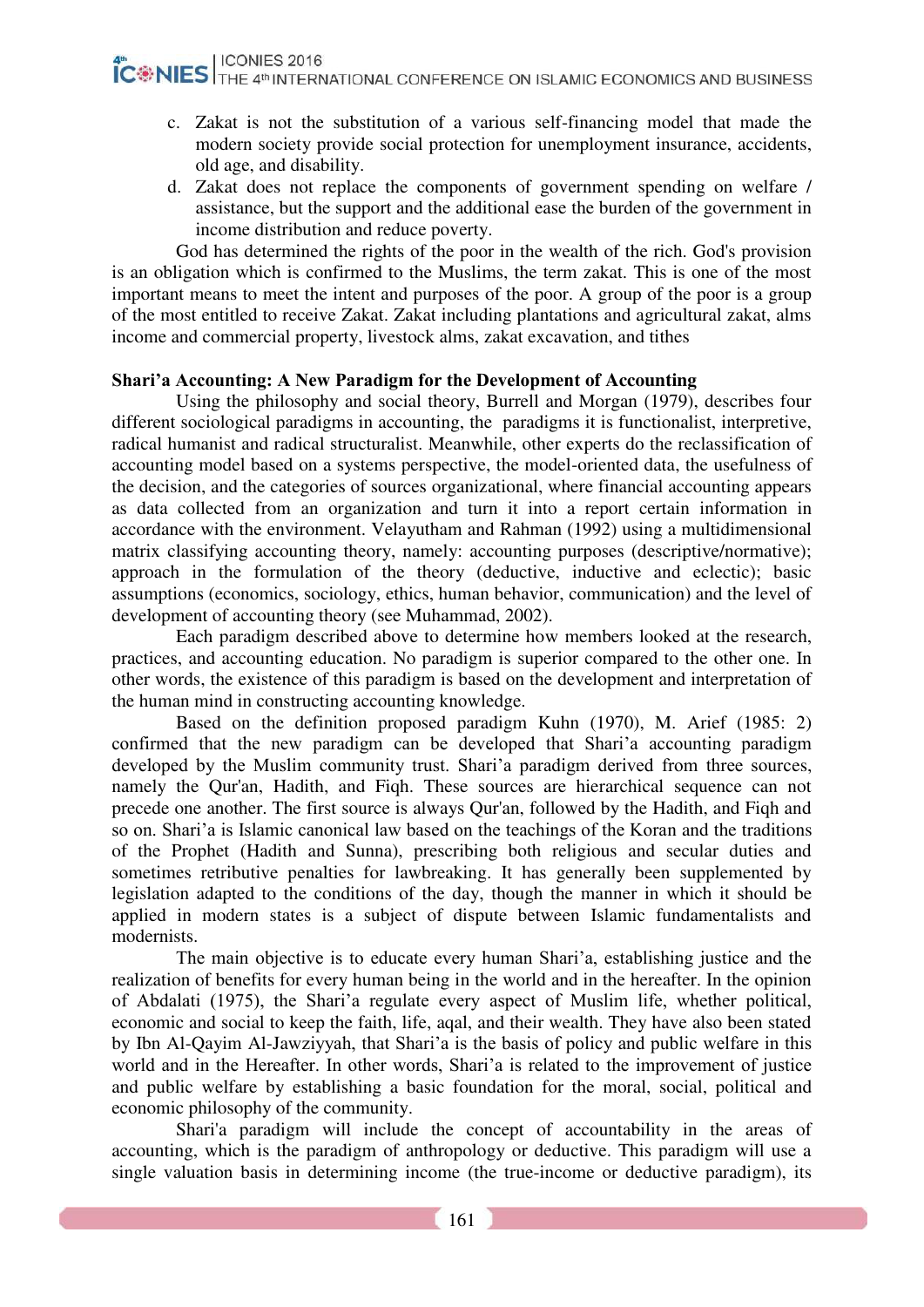importance as a financial accountant parties who provide services completeness of financial information. Based on the previous description, Shari'a paradigm seems to hold between the extreme atomistic and holistic-radical-descriptive dimensions of sociological theory. The holistic-atomistic is an attempt to understand the society from the top-down and bottom-up, while the descriptive radical is understood the contents in the society only by description.

Thus it can be understood, that the paradigm of sharia in accounting for zakat will take into consideration the various paradigms to show their ideological differences accounting. Based on the foundation of the religion, then there are three interrelated dimensions, namely: (1) seeking the pleasure of Allah as a primary goal in determining the socio-economic justice; (2) realize the benefits for society, namely the obligations to the community, and (3) the pursuit of self-interest, namely: meet their own needs.

 Fulfillment three parts from this activity are included in worship. In other words, accounting may be considered as an activity of worship for Muslims. These three dimensions are interrelated to meet obligations to God, society, and individual rights, based on Shari'a principles to be observed. Based on the existing exposure, then visually conceptual framework of accounting based on shari'a described above.

 Thus, shari'a accounting will achieve the broader goals of socio-economic justice and recognizes a form of worship, as zakat itself in the form of worship but require disclosure Maliyah technically through accounting. These principles are demonstrated in both the technical and human aspects that should be derived from the Shari'a. Technical aspects of shari'a accounting is pointing to construct accounting related to the authority and its implementation. Clearly construct problems related to the measurement and disclosure, the following principles: charity, free of interest, business transactions are allowed in Islamic law, should be implemented.

 Disclosure of the accounting constructs required to specify what other obligations laid down in connection with the Shari'a compliance efforts zakat, as sadaqah. Broadly speaking conclusions explanation of the principles that demonstrate the technical aspects can be fitted in the following table (see Muhammad, 2002):

| <b>Postulate and Principles</b> | <b>Based on the Measurement and Disclosure</b>                                                                                                                                                                                                                                                                                                |  |
|---------------------------------|-----------------------------------------------------------------------------------------------------------------------------------------------------------------------------------------------------------------------------------------------------------------------------------------------------------------------------------------------|--|
| in Shari'a Accounting           |                                                                                                                                                                                                                                                                                                                                               |  |
| Zakat                           | 1. Rate parts of zakat measured the market, paid to eight<br><i>asnaf</i> as advocated by the Qur'an or channeled through the<br>Baitul Mal (zakat institution).<br>2. Zakat and taxes will not be treated as a burden but a form<br>of worship that aim to achieve the distribution of wealth in<br>order to achieve socio-economic justice. |  |
|                                 | 3. Required accountant and using the appropriate weights<br>and the correct size.<br>4. Necessary prudence in calculating zakat and issue a larger<br>amount than less                                                                                                                                                                        |  |
| Interest-Free                   | 1. Entities must be shaped for the results or cooperation to<br>avoid interest.<br>2. Turnover of funds should be based on profit-sharing and<br>cooperation                                                                                                                                                                                  |  |
| Halal                           | 1. Avoid forms of business related to gambling, alcohol, and<br>illicit products.<br>2. Avoid speculative transactions, such as bay al-gharar;<br>mulamash; munabadh and najash                                                                                                                                                               |  |

**Table 1. Summary Postulates and Principles onShari"aAccounting**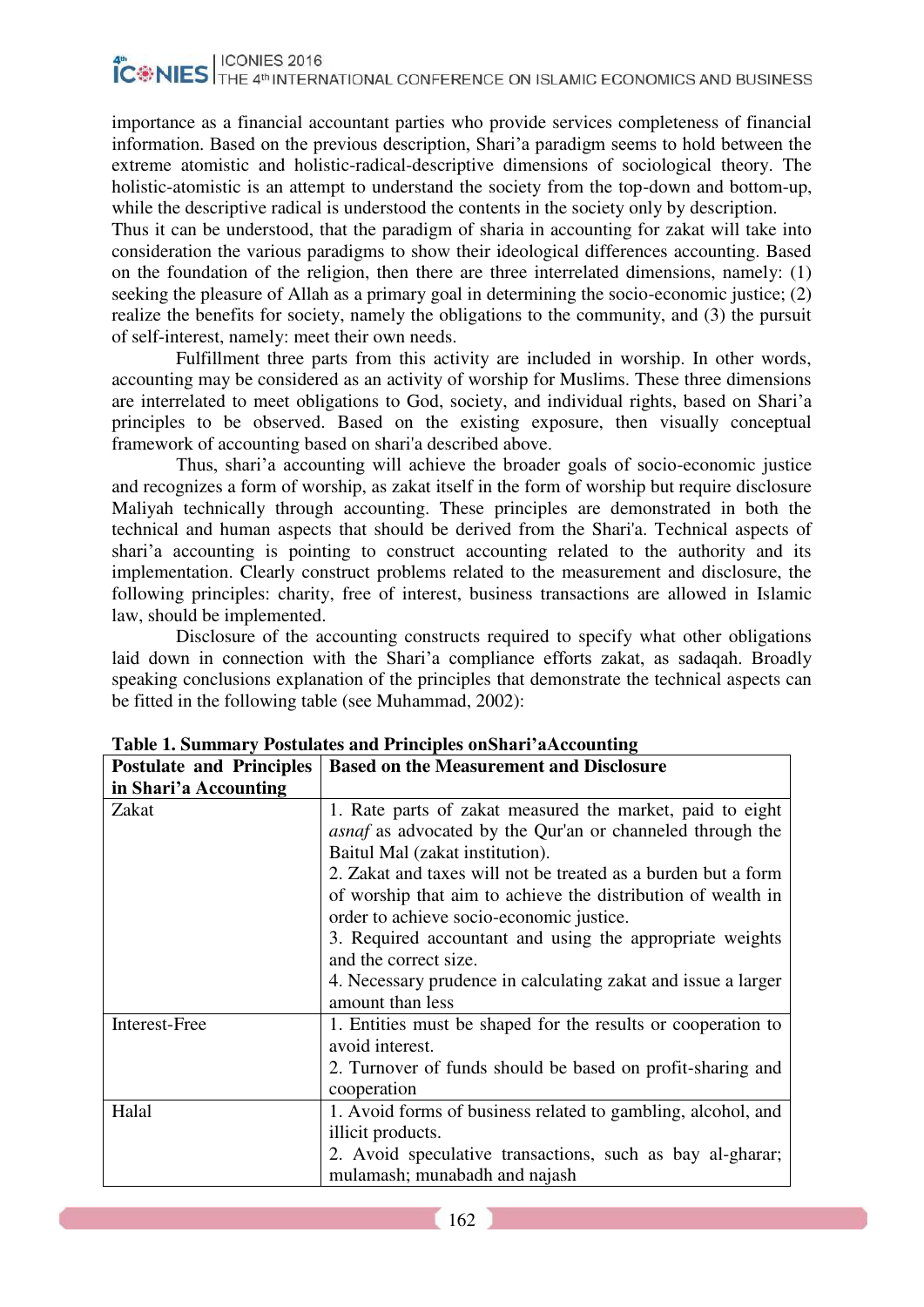While accounting constructs related problems and the implementing authority, is based on principles such as piety, truth, and accountability. This forms a basic foundation that affects the values of Muslim accountants and managers who will also be observed by his activity. Briefly presented in the following table (see Muhammad, 2002):

| <b>Postulates</b><br>and | <b>Based Authorization Holder and Executor</b>                        |  |  |  |
|--------------------------|-----------------------------------------------------------------------|--|--|--|
| Principles of Shari'a    |                                                                       |  |  |  |
| <b>Accounting</b>        |                                                                       |  |  |  |
| Piety                    | 1. Acknowledging that God is the Supreme Ruler.                       |  |  |  |
|                          | 2. God sees every move will be assessed on the day of                 |  |  |  |
|                          | Judgement                                                             |  |  |  |
|                          | 3. Can distinguish between right and wrong.                           |  |  |  |
|                          | 4. Get guidance from God in decision making.                          |  |  |  |
|                          | 5. Seek blessings (Allah's Mercy).                                    |  |  |  |
| Truthfulness             | 1. A vision of success and failure that extends to the world,         |  |  |  |
|                          | reaching <i>maslahah</i> (goodness).                                  |  |  |  |
|                          | 2. To better relations with God (hablun min Allah) and                |  |  |  |
|                          | relationships with humans (hablun min an-nas)                         |  |  |  |
| Accountability           | Superiority is in God                                                 |  |  |  |
| Mandate                  | 1. Acknowledging that work is worship that is always                  |  |  |  |
|                          | associated with the norms and values "sky".                           |  |  |  |
|                          | 2. Acknowledging that the work is good deeds, which is key to         |  |  |  |
|                          | achieving success in this world and the hereafter <i>(al-falah)</i> . |  |  |  |
|                          | 3. Realizing the human functions as the caliph in the world and       |  |  |  |
|                          | responsible for his actions.                                          |  |  |  |
|                          | 4. To do justice to all of God's creation, not only in humans         |  |  |  |
|                          | (ihsan).                                                              |  |  |  |

| Table 2. Summary of Postulates and Principles of Shari'a Accounting |
|---------------------------------------------------------------------|
|                                                                     |

 From the description above, ultimately it can be concluded about the difference between conventional accounting to shari'a accounting, as indicated in the following table (see Muhammad, 2002):

|                                |  | Table 3.Summary of Differences Underlying Principles of Shari'a Accounting and |  |  |
|--------------------------------|--|--------------------------------------------------------------------------------|--|--|
| <b>Conventional Accounting</b> |  |                                                                                |  |  |

| <b>Distinguishing</b> | <b>Conventional Accounting</b>        | <b>Shari'a Accounting</b>             |  |
|-----------------------|---------------------------------------|---------------------------------------|--|
| <b>Aspects</b>        |                                       |                                       |  |
| of<br>Postulate       | The<br>separation<br>the<br>between   | Entity based on profit sharing.       |  |
| Entities              | business and the owne                 |                                       |  |
| Postulate of          | Business continuity continuously      | Business survival depends on          |  |
| Going-concern         | based on the reality of the existence | approval of the contract between      |  |
|                       | of assets                             | the groups involved in activities     |  |
|                       |                                       | for the results.                      |  |
| Postulateof           | Can not wait until the end of the     | subject to<br>Every year<br>the       |  |
| Accounting            | life of the company to measure the    | obligation of zakat, except for       |  |
| Period                | success of the company's activities   | agricultural<br>products<br><i>is</i> |  |
|                       |                                       | calculated every harvest              |  |
| Postulateof           | Money value                           | Quantities used to determine the      |  |
| Measurement           |                                       | market value of the<br>animal         |  |
| Unit                  |                                       | charity, farm and gold.               |  |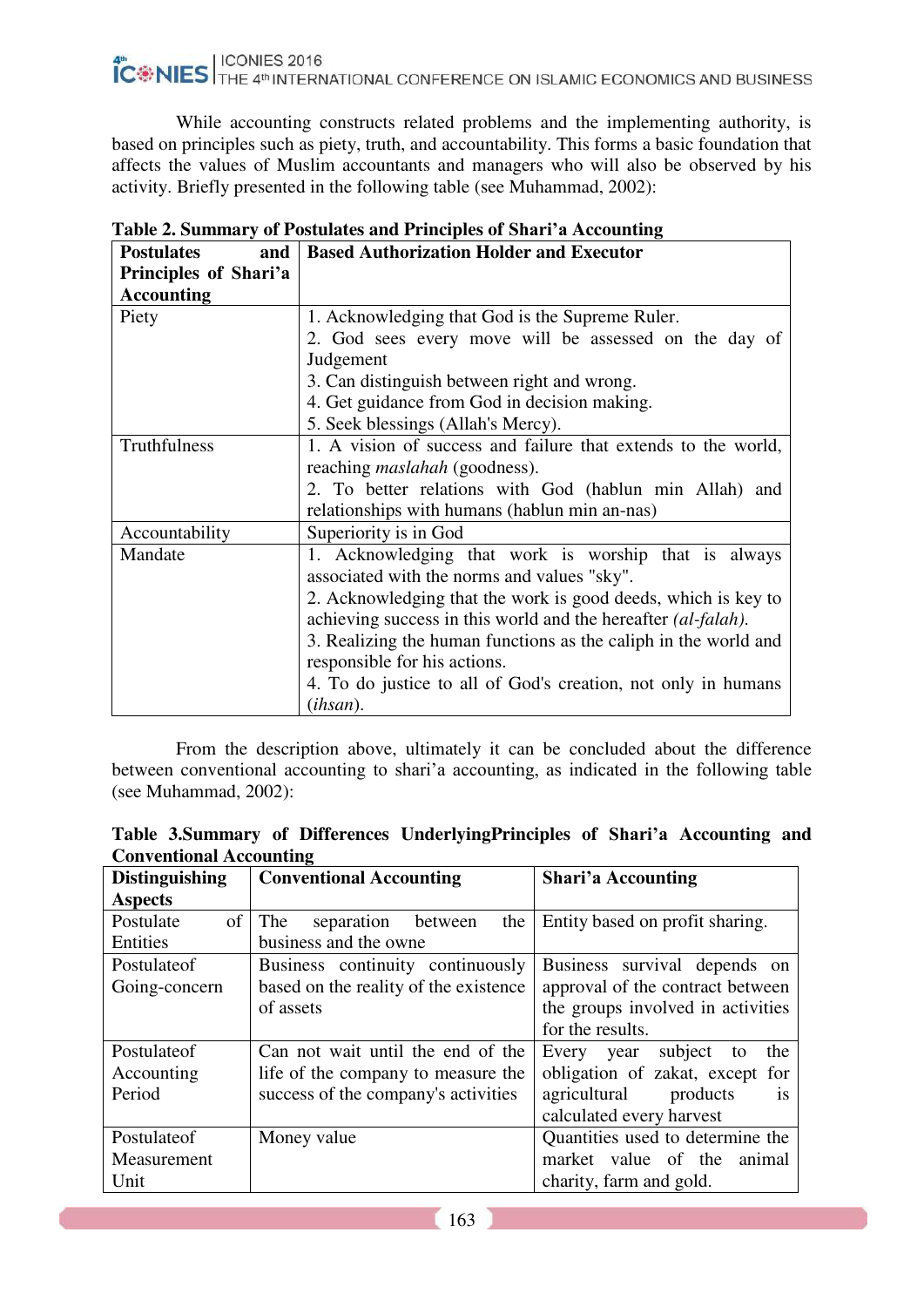| The Principle of   | For the purpose of decision-making    | Demonstrate compliance with        |
|--------------------|---------------------------------------|------------------------------------|
| Disclosure<br>Full |                                       | the rights and obligations to      |
|                    |                                       | God, society and the individual    |
| The Principle of   | The reliability of measurement        | Closely linked to the concept of   |
| Objectivity        | used on the basis of personal bias    | piety, namely material and non     |
|                    |                                       | material expenses to<br>meet       |
|                    |                                       | obligations.                       |
| MaterialPrinciple  | With<br>the relative<br>respect<br>to | Related to the measurement and     |
|                    | of<br>information<br>importance       | fulfillment of obligations to      |
|                    | decision-making                       | God, society and the individual    |
| The Principle of   | Recorded and reported according to    | Recorded and reported in a         |
| Consistency        | <b>GAAP</b> patterns                  | consistent with<br>the<br>manner   |
|                    |                                       | principles outlined by the Shari'a |
| Principle<br>of    | Selection of accounting techniques    | Selection of the accounting        |
| Conservatism       | that little influence on owner        | technique with regard to its       |
|                    |                                       | positive effect on society.        |

 Therefore, the difference between conventional accounting to shari'a accounting is not only to limit its objectives but also on its basic principles. For example, that the conceptual framework of financial reporting using the paradigm of Shariah is a very unique derived from the law of "sky", not just a man-made law, and the implication is the role of accountants Muslim can be summarized as follows:

- a. Inspired by the world view of monotheism, not anti-profit or anti-world, but a vision of success and failure that cover the broader dimension of time, the world, and the hereafter.
- b. Accountability not only in leadership but are accountable to God, because of people just His servants with a view to realizing the socio-economic justice in the world and the Hereafter.
- c. Relationships requires the creation of good relations between the leaders but also the followers, and also the relationship with God by fulfilling all her religious obligations.
- d. Motivation providing the best services in accounting activities, such as trust, worship, pious charity, all of which are aimed at achieving victory (al-falah) in the world and in the hereafter.

# **Financial Statements on Zakat Accounting**

 Zakat is an Islamic public financial resource because it is the most important source of income for an Islamic state. He became the liberation fund poverty and other forms of social security. Abu Ubayd (1986: 459) says that charity is the right of poor people who are in charity is right for poor people who are in the property and wealth of the rich. Zakat is obligatory upon the Muslims are rich in the second year of Hijrah (Yusuf al-Qaradawi, 1984: I: 61). Once the importance of those obligations that the Qur'an orders on more than thirty occasions in order to pay zakat. Almsgiving a unique character in the socio-economic structure of the Islamic state because payment is not only meet the needs of the economy, but it becomes a religious obligation and a means of spiritual purification (Q.S. Yunus (10): 103). In addition to fulfilling spiritual purposes, the Qur'an makes charity as a responsibility of a Muslim towards disadvantaged groups in society (Q.S. al-Baqarah (2): 110). Zakat has an important position in the economic-religious structure of Islamic financial mechanisms. The Prophet called it as one of the pillars of Islam (al-Bukhari, n.y.:I:6).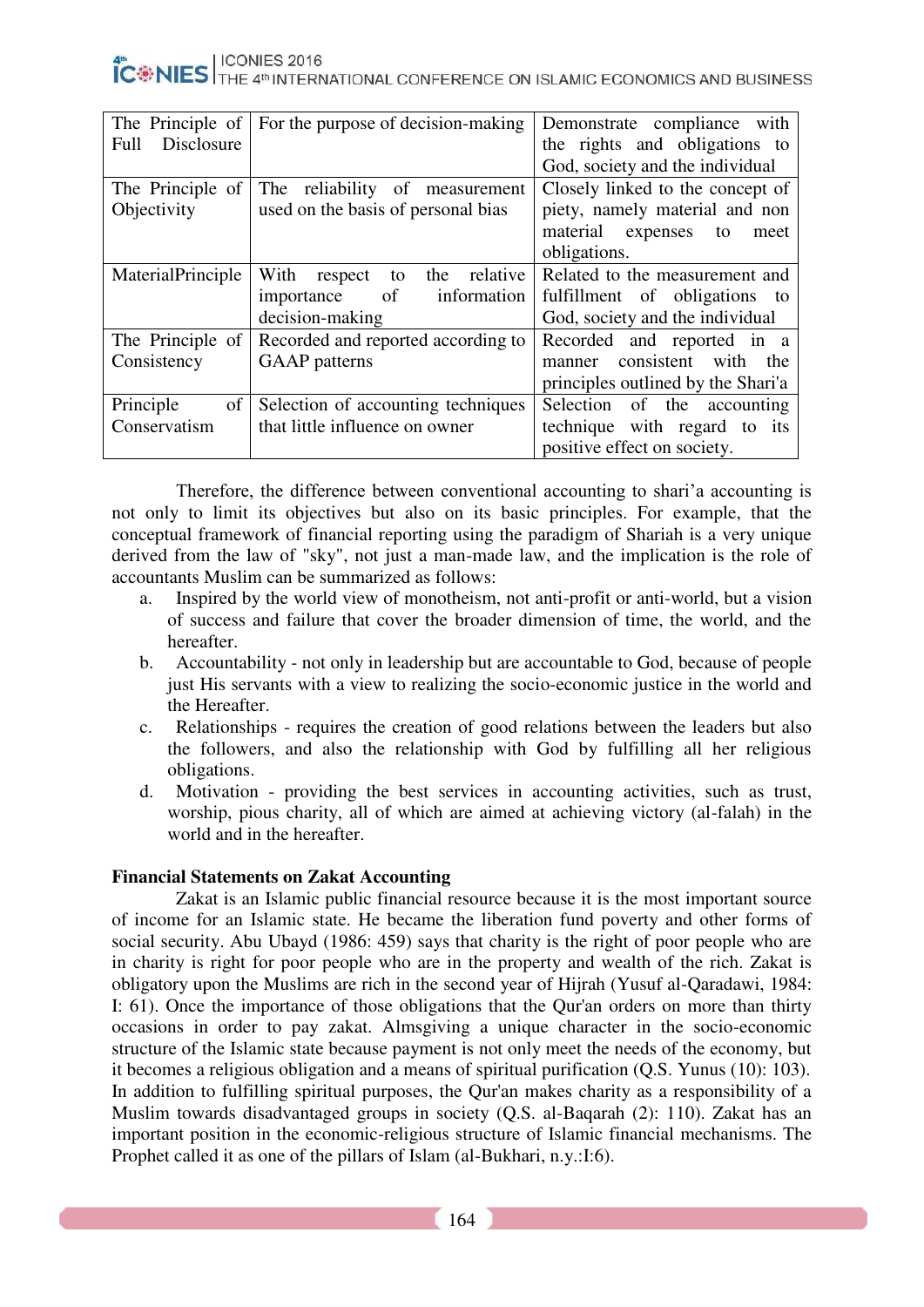Zakat got a lot of attention from the traditions of the Prophet than other revenue sources exist for an Islamic state. The scope of zakat, obligatory objects of Zakat, limits, and numbers, as well as other important details about the collection and distribution are found in all the important literary traditions. Legists and finance in the early days of Islam and modern researchers have examined various socio-economic aspects of zakat. The study of this charity policy, among others F.R. Faridi in the "Zakat and Fiscal Policy" were compiled in a collection of Islamic economics by Khurshid Ahmad (ed.) In the work of this Islamic Economic Studies (1980: 119-130), M.M. Mutawalli wrote an article titled "Fiscal Policy in an Islamic Economy" in the work of Islamic economics compiled by Ziauddin Ahmad, et.al. (Eds.) In Fiscal Policy and Resource Allocation in Islam (1983: 59-81).

 Zakat, as an annual payment, is required for a rich Muslim over their wealth. In the view of al-Mawardi (1978: V: 113-119), Zakah is set for forms of wealth that have the ability to evolve in terms of value (gold, silver) or generate more wealth, such as cattle, agricultural production, and merchandise. Therefore, possessing the potential to grow is the first requirement for the establishment of zakat. A second requirement is the establishment of charity he set on property owned for the full year. However, in the case of agricultural products, he set out every harvest season.

 The third requirement is the assets may be subject to zakat only if they exceed a certain minimum value called nishab, which varies for each object (details will be discussed later). The essential requirements show that only those who have the ability to pay and have a treasure beyond their needs for one year subject must pay zakat. Therefore, charity is right to keep the poorer sections of the wealth of the rich.

 The main purpose of the activity zakat- the viewpoint of the market economy - is creating income distribution becomes more equitable. In addition to the purpose of distribution, then the analysis of fiscal policy in the market economy system is made to see how the impact of zakat to the activities of the allocation of economic resources and the stabilization of economic activity. Studies related to the impact of zakat in a mature economy is not much developed. Because zakat elements in the conventional economic system is not a major variable in the structure of the existing theories.

 In the structure of the conventional economy, a key element of fiscal policy are elements derived from various types of taxes as a source of government revenue and elements related to government spending variables. There is no element of charity in the data of the Government Budget (APBN) because the activities of charity are not included in official government statistics. Implementation of zakat has been more of a community activity that wants to purify his wealth. Thus required a wide range of research related to the impact of the allocation, distribution and stabilization activities of charity as one of the elements of fiscal policy in the economic system of Islam.

 Unlike conventional fiscal policy, where a government could affect economic activity through incentives in the tax rate or the amount of a tax base of an economic activity, then the zakat system, all the provisions of the magnitude of 'tariff' zakat has been determined based on the instructions of the Prophet. Therefore, the policy is very different zakat taxation policy.

 The concept of zakat jurisprudence states that the zakat system seeks to bring together Muslim surplus with the Muslim deficit. It is with the hope does not happen projected income distribution between surplus and deficit Muslim or even make the deficit group (mustahik) to surplus (muzakki).

 Collection and distribution, and the potential of zakat (including donation and alms) as an instrument of poverty alleviation, lately had to be excellent for the study highlighted the multi-dimensional in the repertoire of Islamic economics literature. Indeed fact, zakat as a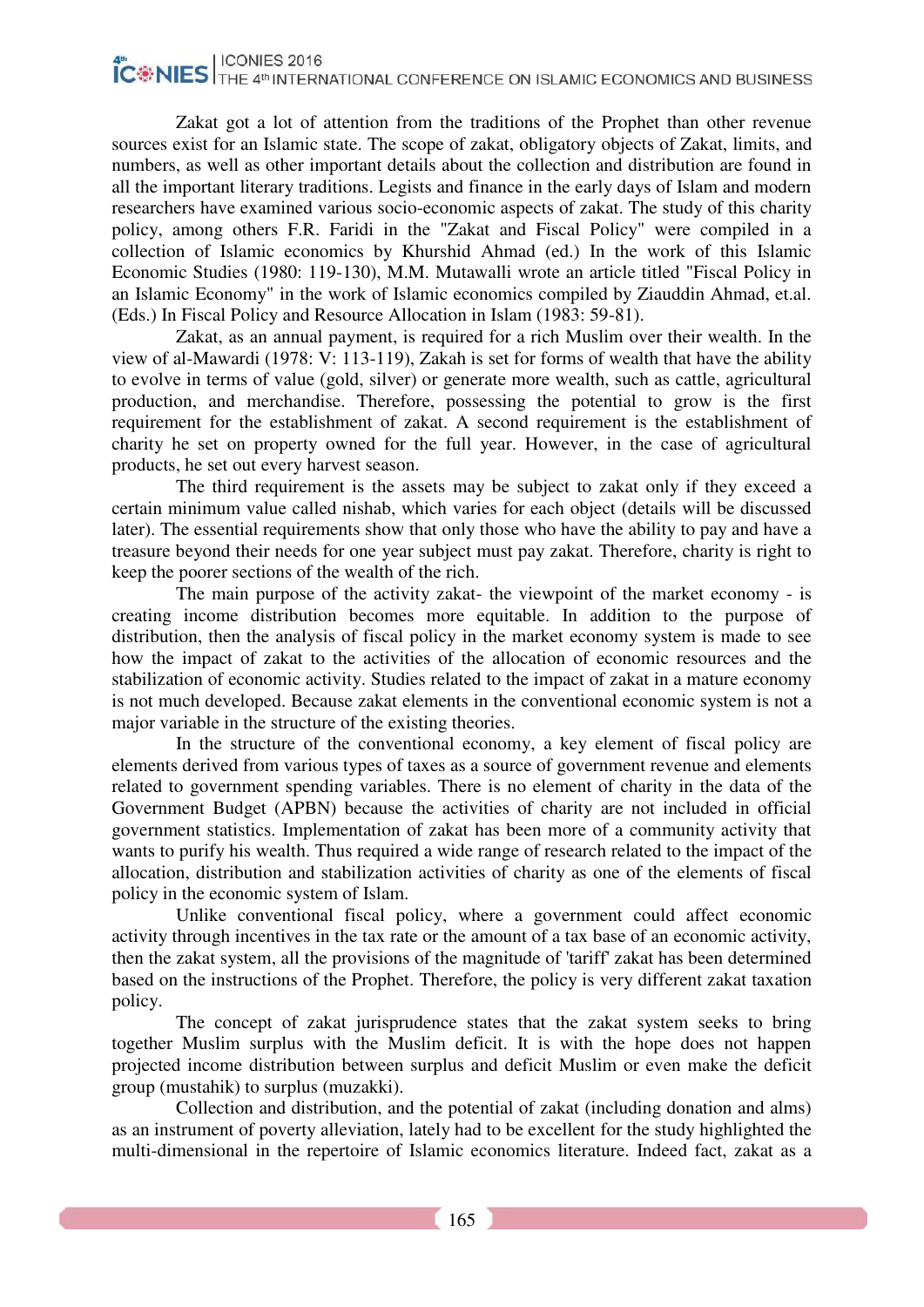# **IC NIES** THE 4<sup>th</sup> INTERNATIONAL CONFERENCE ON ISLAMIC ECONOMICS AND BUSINESS

theory has been widely explored by experts of Muslim intellectuals who are concerned with the development and public finance.

 Zakat is the main component in the system of public finances at the same time the main fiscal policy in the economic system of Islam. Zakat is an activity that is mandatory for all Muslims. Nevertheless, there are other components that can be used as another element in the source of state revenue. These components are not mandatory elements, but the activities of a 'voluntary' which is associated with a person's level of piety. The higher the person's level of piety, the greater the tendency to exclude components that are 'expenditure voluntarily' is.

 The above description indicates that the purpose of zakat devotional and social services, thus leading to an agreement that zakat can be worn in almost all forms of assets or property of a Muslim (see Husain Sahathah, 1997). Therefore, zakat management should be based on a precise calculation and correct in accordance with the principles of Shari'ah accountable. This is certainly consequenced the need for the application of accounting principles in the calculation of zakat, as the financial statements in general.

A process of accounting, as detailed M. Arif Mufraini (2006: 27) can be described as follows:

- a. Limiting and collect information about the various activities.
- b. Note, sort, and analyze such information with the definitions and certain basics and within the specified destination.
- c. Convey the information obtained from the steps above to the parties concerned to be used as a basis for decision making.

 As an asset, Zakat should be reported to the public through the accounting system. Syafri Sofyan Harahap (2004: 39-41) confirms that the contents or elements of financial statements in accounting include: (1) property (assets), (2) an obligation or debt (liabilities), (3) the owner's capital (owners' equity), (4) results (revenues), profit (gain), and (5) the costs (expenses), income (loss). Zakat management reports can generally follow the main financial statements, for example, adopts provisions in the form of Indonesian Financial Accounting Standards, which include the following:

- a. Balance list that describes the company's financial position at a certain date.
- b. Profit and Loss Statement that describes the number of results, costs, and profits and losses in a given period.
- c. Statement of Cash Flows for a certain period covers transactions in operating activities, financing, and investment.
- d. The Sources and Use of Funds (Fund Statement) in the form of funds in the form of cash and working capital for a certain period.
- e. Financial Activity Report which lists transactions and events companies that have cash consequences.
- f. The report includes a list Supporting Retained Earnings, Capital Changes List and List Calculation Cost of Production.
- g. Notes to Financial Statements

 In this case, accounting for zakat is a discipline that applies accounting system for determining and assessing the obligatory zakat assets, considering the levels (volume), and distribute the results to mustahik with based on the principles of Islamic Shariah. It is with the purpose of providing information to mustahik how to carry out zakat once inform the results and determination of parts to mustahik.

Therefore, Husain Sahathah (1997: 23-24) explains that:

- a. The accounting system of zakat must have a specific framework that defines the limits and its relationship with other Islamic systems;
- b. Zakat mal accounting system consists of several interrelated elements and combined in a binding code of conduct, so as to avoid all manner of opposition;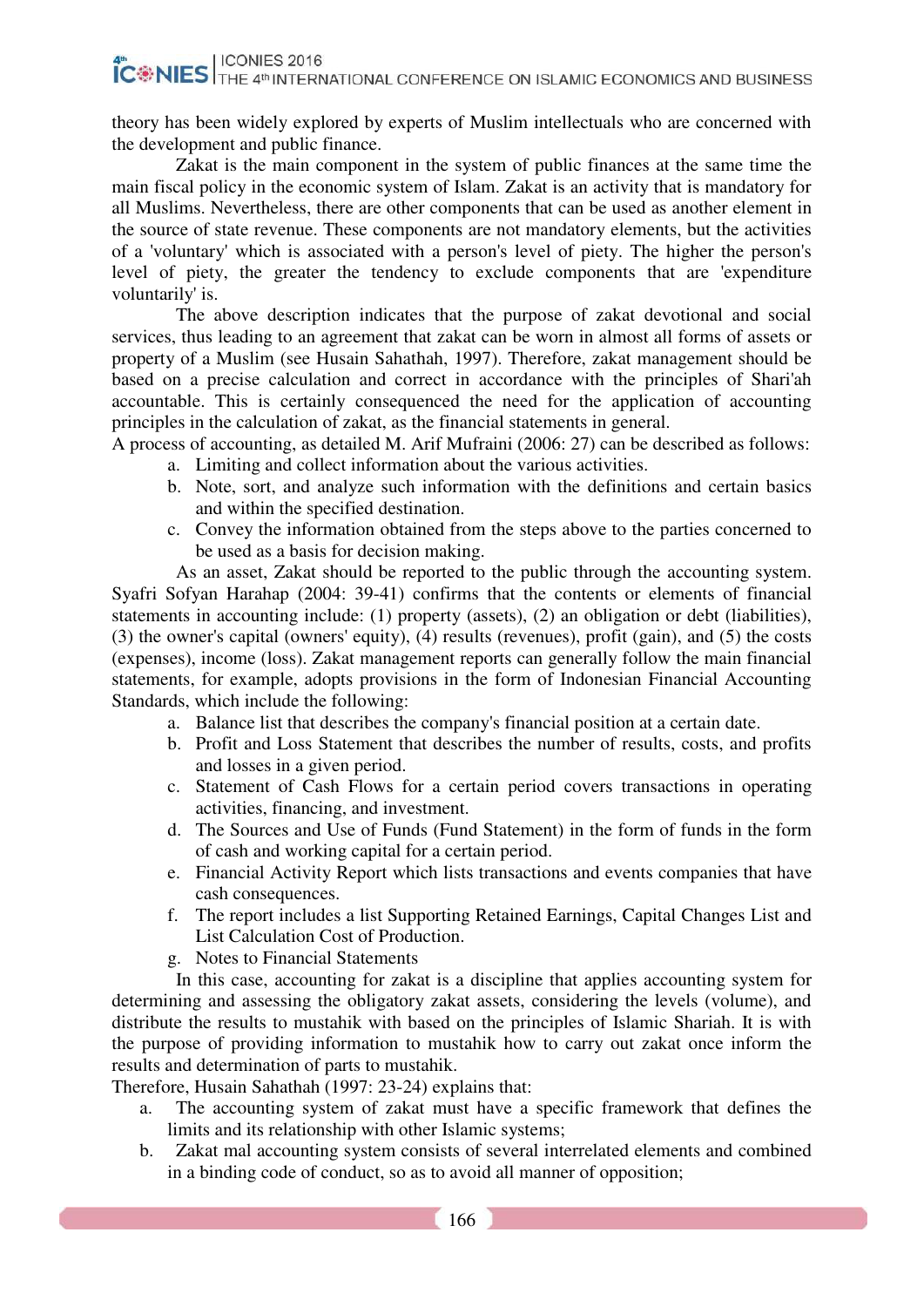- c. Implementation of zakat mal accounting system is controlled by a number of laws and rules permanent, and it can be derived from the sources of Islamic Shari'a; and
- d. Zakat mal system will work in accordance with the steps full accuracy and continuously.

## **Metaphor of Zakat and Treatment in Accounting**

 Concrete form of zakat metaphors in business organizations is zakat metaphorised organizational reality. Opinions Iwan Triyuwono (2006: 346) asserts that reality, according to this metaphor, argued that the profit-oriented or stockholders-oriented is not the proper orientation for companies based on sharia, but instead uses the concept of zakat-oriented, oriented the preservation of nature (natural environment) and oriented stakhcholders.

Orientation zakat means that the company will strive to achieve the realization of zakat (both in terms of material and values) are optimum. This means that the net profit is no longer the measure of success of the company's management, but instead zakat be a measure of performance material and spiritual (ethics). Then environment and stakeholders-oriented havean implication that Sharia Accounting has the concern to distribute ''welfare'' (value added), which managed the creation of the universe and stakeholders (Iwan Triyuwono, 2006: 348-349).

 Modern companies are generally oriented to profit by using the entity (entity theory). Vernon Kam (1990: 305) explains that the theory is set out on a fact that the company is a separate entity from its owners. This theory also emphasizes self in income on the grounds that: (1) shareholders (owners) generally has an interest in the amount of ''income'' of funds invested and (2) the company tried separately exist or survive by way of profit (Vernon Kam, 1990: 508).

 The use of metaphor to create a reality charity organizations with multiple meanings. Iwan Triyuwono (2006: 1-34) gives the following illustration. First, there is a transformation of net profit (maximum) to the achievement of zakat. This means that the profit achievement is not the final destination (the ultimate goal) of the company, but just a goal between. Second, because the goal is zakat, then all forms of the company's operations should be subject to the rules (rules of the game) specified in the sharia (or subject to business ethics). Third, zakat contains a balanced mix of human characters between egoistic character (egoistic, selfish) and altruistic or social (altruistic) - first concerned with the interests of others rather than personal interests. Egoistic character symbolizes that the company allowed for profit (but still within the framework of Shari'ah), and then a portion of the income (and net worth) acquired is allocated as zakat. While altruistic means that the company also has a very high concern for the welfare of human beings and the natural environment, all of which is reflected in the charity itself. Fourth, zakat containing an emancipatory value. He is the epitome of human liberator from oppression economic, social, and intellectual, as well as a natural liberator from oppression and human exploitation. Fifth, Zakat is a bridge between human activities and the profane (secular) and the sacred (hereafter). Zakat as a bridge, giving ontological awareness for human dignity above that all forms of profane activities are always closely linked to the place of humanity before God someday in the Hereafter.

 Therefore, one of the main objectives of accounting in the Islamic community is to help each individual determine its liability for zakat and remove it (Yusuf Qaradawi, n.y .: 191). Muhammad (2002: 132) considers that zakat is a wealth tax, but in certain cases also the spending zakat on income, such as in agriculture or rental income. To calculate zakat on assets (or wealth) was approved using the basic net realizable value.

 However, this is still a limited view, because in the case regarding this asset does not mean that the assets for sale, charity law do not give much guidance. Furthermore, we find the suggestion that it is convenient to use, ie as suggested by T. Gambling and R.A.A. Karim.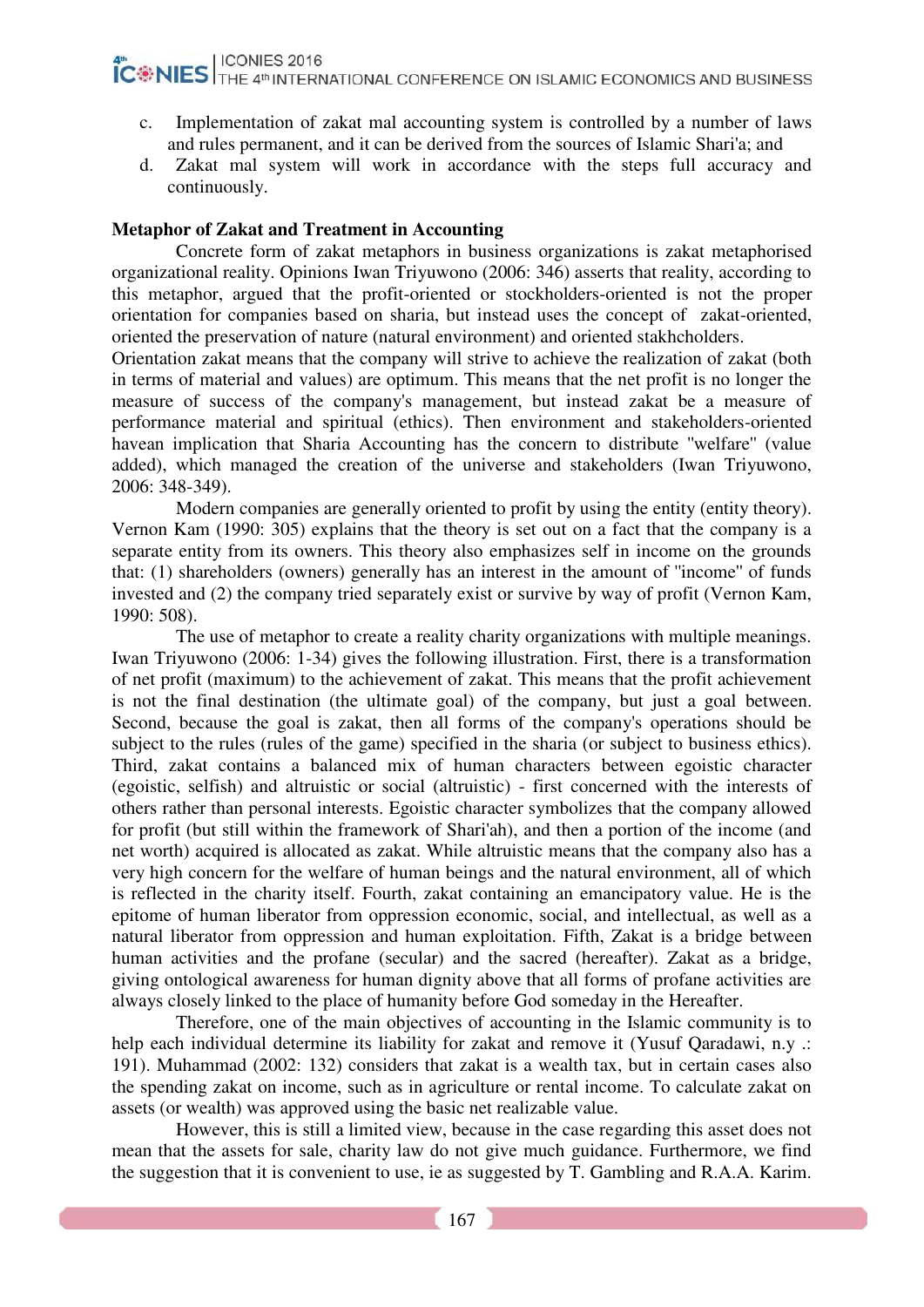# **IC NIES** THE 4<sup>th</sup> INTERNATIONAL CONFERENCE ON ISLAMIC ECONOMICS AND BUSINESS

They advocate that the assessment method proposed by R.J. Chambers (1966) is very appropriate for assessing assets within the framework of Islam.

 The method in question is known as the Current Cash Equivalent. According to Eldon S. Hendriksen (1990: 262), this method states that the company's assets will be evaluated according to "the cash or generalized purchasing power that could be Obtained by selling each asset under conditions of orderly liquidation, the which may be measured by the quoted market prices for Similar goods of a kind and condition. This method reject rates in the past, because it is not relevant for the activities (actions) future. At the same time, these events can not be accepted as a valid basis for the cash-flows in the future, because the data is very subjective. Although, it seeks to determine the current cash equivalent in the contemporary market.

 Chambers (1966) argued that the possibility to determine the market value for these kinds of assets. But, if not possible, then the assets will be valueless and would not appear in the financial statements. This method has some differences with other methods in the assessment, namely:

- a. This method describes the situation in real life for accountants. The balance sheet value is the same as the balance sheet is closed is the case today.
- b. This method minimizes the subjective element in the valuation of assets.
- c. Justify proprietary theoretical concept and the concept of Islam in zakat calculation, this method emphasizes the assessed property position than the revenue and costs.
- d. This method determines the profit to value assets and liabilities and not just me-thematch reception at a cost, which involves subjective assumptions regarding cost allocation and recognition reception.
- e. It is very important from the viewpoint of Islam, is that this method was adopted as the basis of assessment for calculating zakat. We're not thirsty prepared a set [of rules] accounting for this purpose.
- f. This method does not let go of the need for accounting for inflation, which raises controversy in the accounting profession. The value of the assets is assessed based on the market value, which includes the effects of inflation if any.

 However, this method has one serious limitation, namely the method is issued asset that does not have a market value, assets are intangible or special means that non-vendible, although Chambers (1966) suggest a way out over this difficulty by proposing of adjustments. But until now what was presented by Chambers is the most appropriate for the purposes of Shariah (Eldon S. Hendriksen, 1990: 263).

 Within the framework of Islam, the determination of profit is right is more important than the determination of the profits in a capitalist framework. The reason that in business together (musharaka) in Islamic economics, all parties which partners, investors, entrepreneurs, and government, are interested in the profit actually. Within the framework of the capitalist, who provide capital as the credit can not get a picture of the actual profits. Within the framework of Islam, when the company merging with a capital base for the results, so if there is an untruth, manipulation of the state of advantage can cause serious public injustice.

 In the view of Muhammad Akram Khan (1994: 20), if we adopt the method of cash equivalent current ratings on the assets, the determination of the advantages of being simple and objectively. The gain or loss within the framework of this means an additional reduction in the current or cash equivalent on assets at the end of the accounting period. If so, then it takes care of any subjectivity in the valuation of assets and liabilities and simplifies the Complexities Arising out of matching costs with revenues, the which at times may be arbitrary. This method also is keeping the opposition in conventional accounting in defining the value of net assets, namely: whether this increased should be measured in terms of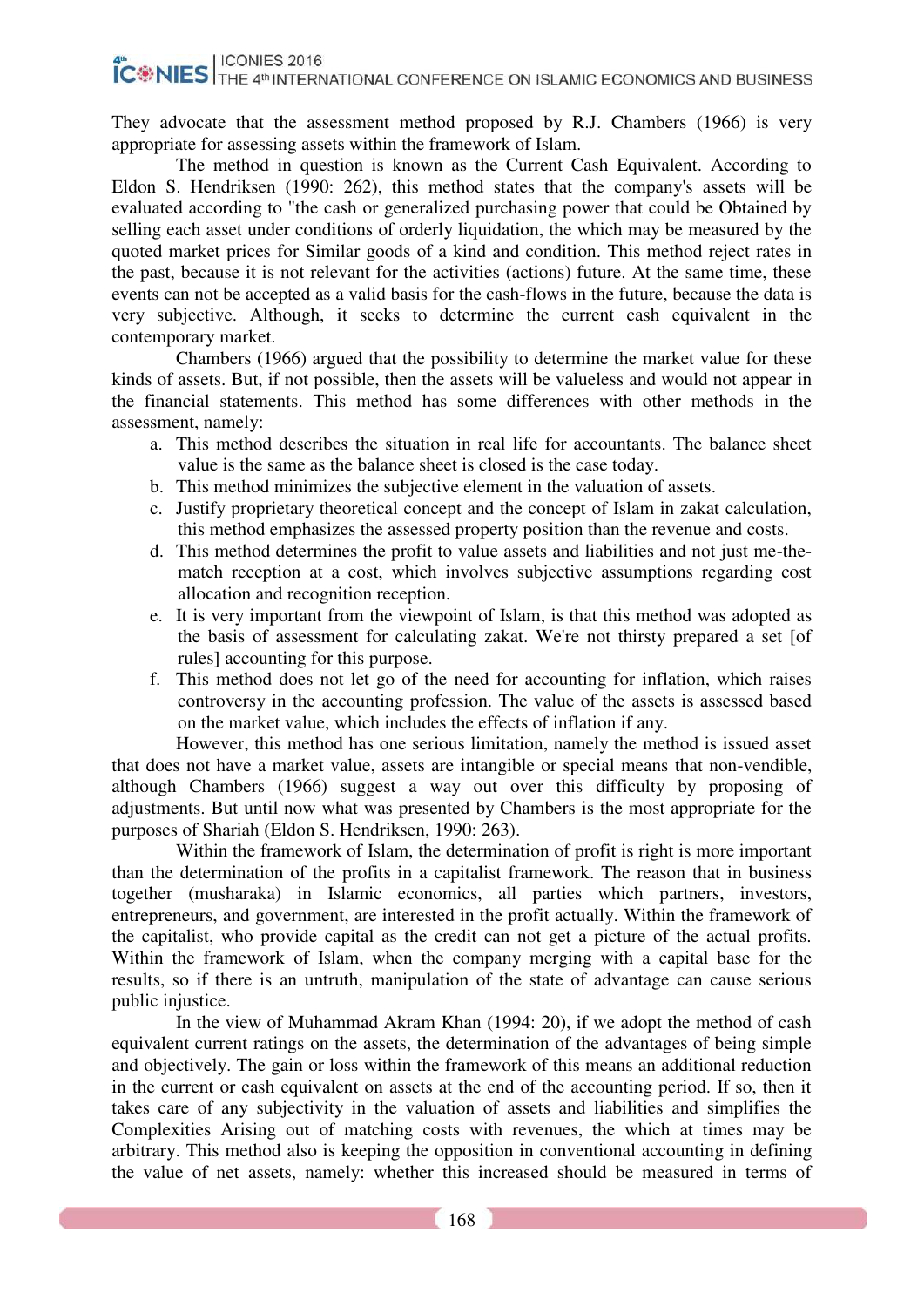financial or physical productive capacity. Thus, within the framework of Islam, it is the monetary figure of capital the which has to be maintained before a profit can be determined.

 Relating to the treatment of zakat in accounting, according to Hayashi (1989: 72) is said to be "a controversy the which is specific to Islamic accounting relates to the treatment of zakah in the accounts of a business." On the one hand, charity is seen as a cost that will be shown in accounting as costs. On the other hand, charity is part of the distribution of profits and will appear in charity accounting. If zakat is shown as a cost, then the charity will reduce profits.

 Thus, the net asset value to be the subject of zakat. So much so that according to Muhammad Akram Khan (1994: 20), "it will injure the right of the zakah as an expense encourage the tendency to pass on the incidence of taxes consumers through higher product prices." The company would like to recover the payment of zakat companies to include it in the price as a cost element. So, part of the expenditure of zakat will be returned to the company from zakat issued. This defeats the purpose of Shariah in relation to the withdrawal of zakat. Thus, we argue that the charity will be closed in zakat accounting as the distribution of profits and not as a cost.

# **CONCLUSION**

 Zakat accounting are substantially financial statements covering the activities of recording, processing, and reporting, and accountability is the obligation of the lenders zakat on property held for vulnerable groups in need of assistance, but also charity plays an important role as part of business organizations policy, so that the financial statements zakat must be prepared in accordance with accounting rules. Therefore, the accounting principles operationally zakat to be a part in the development of shari'a accounting.In a business organization, charity become part of the reality of the organization. This means that business organizations need to change the orientation of the profit-oriented or stockholders-oriented (orientation is not appropriate for sharia-based company), being a business organization with zakat-oriented, conservation of nature-oriented, and stakeholders-oriented.

### **REFERENCES**

Abdalati, H., *Islam in Focus,* Indiana, USA: American Trust Publications, 1975.

Abu Ubayd, *Kitab al-Amwal,* Beirut: Dar al-Kutub al-‗Ilmiyah, 1986.

Abu Yusuf, *Kitab al-Kharaj,* Beirut: Dar al-Ma'arif, 1979.

- Akram Khan, Muhammad, *Accounting Issues and Concepts for Islamic Banks,* London: The Institute of Islamic Banking and Insurance, 1994
- Al-Asfahani, *al-Mufradat fi Gharib Al-Qur"an,* Beirut: Dar al-Ma'arif, t.t.
- Al-Bukhari, *Shalih al-Bukhari,* Beirut: Dar al-Fikr, t.t.
- Al-Mawardi, Abu Hasan Ali, *al-Hawi al-Kabir,* Beirut: Dar al-Fikr, 1978.
- Al-Mawardi, Abu Hasan Ali, *Al-Ahkam al-Shulthaniyahwa Wilayat ad-Diniyah,* Beirut: Dar al-Fikr, 1995.
- Al-Qardhawi, Yusuf, *Fiqh al-Zakah,* Beirut: Mu'assasah al-Risalah, 1984.
- Al-Qardhawi, Yusuf, *Fiqh al-Zakah: A Comparative Study of Zakah, Regulations and Philosophy in the Light of Qur"an and Sunnah,* Jeddah: King Abdul Aziz University, 2005.
- Al-Qardhawi, Yusuf, *Hukum Zakat,* Jakarta: RajawaliPers, 1996.
- Arief, M., "Toward the Shari'a Paradigm of Islamic Economics : The Beginning of a Scientific Revolution," *The American Journal of Islamic Social Science*, 1985, 2.
- Arif Mufraini, M., *Akuntansi dan Manajemen Zakat: Mengomunikasikan Kesadaran dan Membangun Jaringan,* Jakarta: KencanaPrenada Media Group, 2006.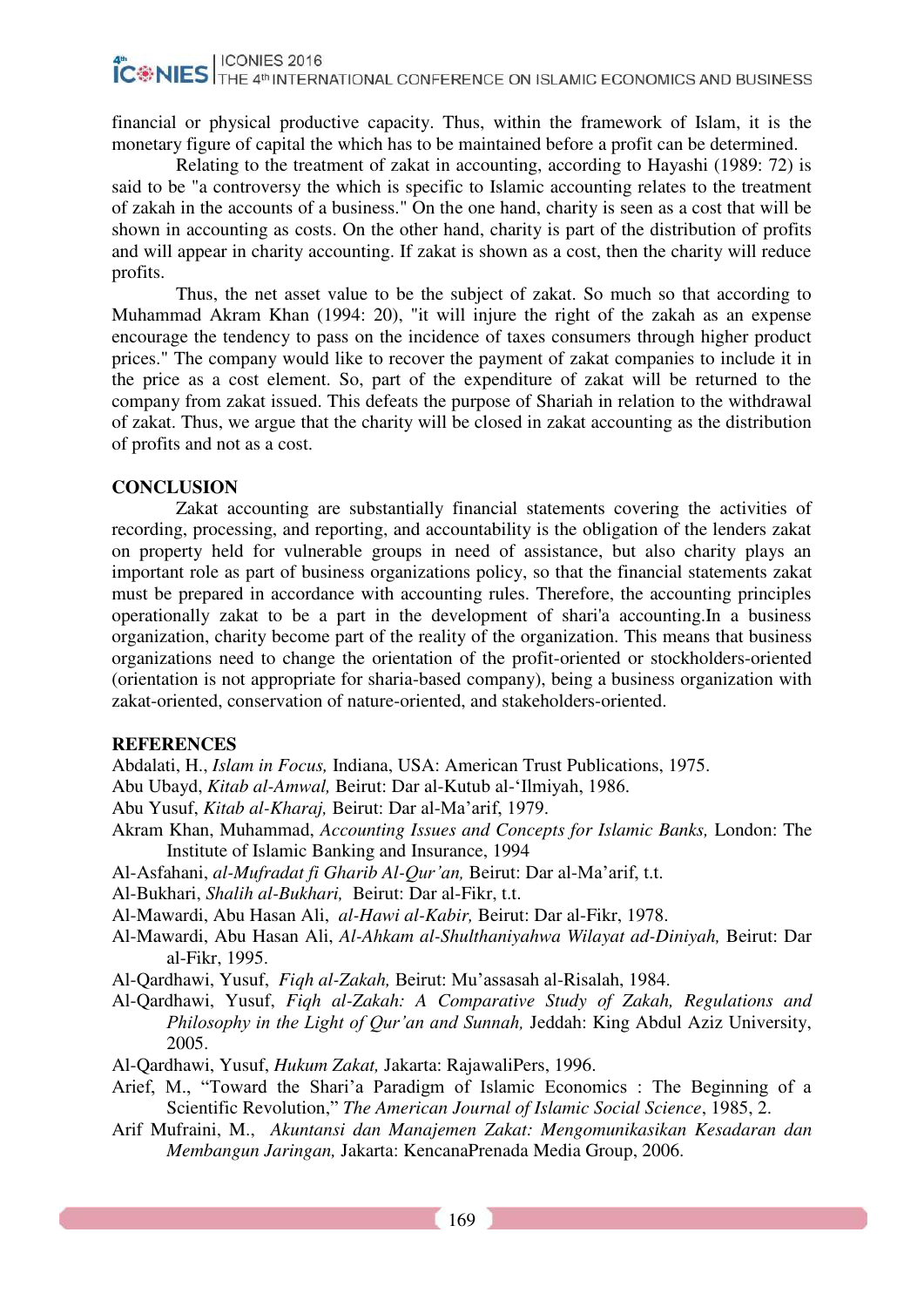- Burrell, G. dan Morgan. G., *Sociological Paradigms and Organisational Analysis*, London, HEB: 1979.
- Chambers, R.J., *Accounting, Evaluation and Economic Behaviour*, Englewood Cliffs. N.J.: Prentice-Hall, 1966.
- Gambling, T. & R.A.A. Karim, *Business and Accounting Ethics in Islam*, London: Mansell, 1991.
- Ghazi Inayah, Al-Iqtishad al-Islam az-Zakahwaadh-Dharibah *(Teori Komprehensif tentang Zakat dan Pajak),* Yogyakarta: Tiara Wacana, 2003.
- Hafiduddin, Didin, *Zakat dalam Perekonomian Modern,* Jakarta: Gema Insani Press, 2002.
- Harahap, Sofyan Safri, *Menuju Perumusan Teori Akuntansi Zakat,* Jakarta: Pustaka Quantum, 2001.
- Hayashi, T. *On Islamic Accounting: Its Future Impact on Western Accounting*, Nigataken, Japan: IMES, University of Japan, 1989
- Hendriksen, Eldon S., *Accounting Theory*, Homewood-Ilinois: Richard D. Irwin, 1990.
- IbnMundzir, *Lisan al-"Araby,* Cairo: Dar al-Mishriah, t.t.
- IkatanAkuntansi Indonesia, *Exposure Draft Pernyataan Standar Akuntansi Keuangan: Akuntansi Zakat dan Infak/ Sedekah,* Jakarta: Dewan Standar Akuntansi Keuangan-ED PSAK No. 109, 26 Pebruari 2008.
- Kam, Vernon, *Accounting Theory,* New York: John Wiley & Sons, 1990.
- Khan, Muhammad Akram, *Accounting Issues and Concepts for Islamic Banks,* London: The Institute of Islamic Banking and Insurance, 1994.
- Khurshid Ahmad (ed.), *Studies ini Islamic Economic,* Leicester: The Islamic Foundation, 1980.
- Kuntowijoyo, *Paradigma Islam: InterpretasiuntukAksi.* Bandung: Mizan, 1991.
- Mahmud al-Ba'ly, Iqtishadiyataz-Zakat waI'tibarat as-Siyasah al-Maliyahwa an-Naqdiyah, (Penerjemah: MA. Abdullah Karim), *Ekonomi Zakat: Sebuah Kajian Moneter dan Keuangan Syari"ah,* Jakarta: Raja GrafindoPersada, 2006.
- Mhd. Ali, Nuruddin, *Zakat sebagai Instrumen dalam Kebijakan Fiskal,* Jakarta: RajaGrafindoPersada, 2006
- Muhammad, *Pengantar Akuntansi Syari"ah*, Jakarta: SalembaEmpat, 2002.
- Muhammad, *Prinsip-prinsipAkuntansi dalam Al-Qur"an,* Yogyakarta: UII-Press, 2000.
- Mursyidi, *Akuntansi Zakat Kontemporer,* Bandung: PT RemajaRosdakarya, 2003.
- Qadir, Abdurrahman, *Zakat dalam Dimensi Mahdah dan Sosial,* Jakarta: RajaGrafindoPersada, 1998.
- Qardhawi, Yusuf, *Fiqh al-Zakah*, Lahore: al-Faisal Publishing House, n.d.
- Ramli, *TeoriDasarAkuntansiSyari"ah,* Jakarta: Renaisan, 2005.
- Rifa'I, Najdi, *al-Muhasabah "an az-Zakah*, Al-Maktabah al-‗Alamiyah. 1991.
- Shemesh, Ben, *Taxation in Islam,* Leiden: E.J. Brill, 1965.
- Siddiqui, S.A., *Public Finance in Islam,* Lahore: Sh. Muh. Ashraf, 1965.
- Syahatah, Husain, *Muhasabahaz-Zakah: bainaNidzamwaTathbiq, Mesir:* Kairo, 1997
- Syahatah, Husyain, at-Tathbiq al-Mu'ashir li az-Zakat: KaifaTahsib Zakat Malik, Penerjemah: A. Syakur, *Akuntansi Zakat: PanduanPraktisPenghitungan Zakat Kontemporer,* Jakarta: PenerbitPustakaProgressif, 2004.
- Syahatah, Husyain, Ushul al-Fikri al-Muhasabi al-Islami, Penerjemah: HusnulFatarib, *PokokpokokPikiranAkuntansi Islam,* Jakarta: Akbar Media EkaSarana, 2001.
- Triyuwono, Iwan, AkuntansiSyari'ah: ImplementasiNilaiKeadilandalam Format MetaforaAmanah, *Jurnal Akuntansi dan Auditing Indonesia, Vol. 4 (1)1, 1-34.*
- Triyuwono, Iwan, *Perspektif, Metodologi, dan TeoriAkuntansiSyari"ah,* Jakarta: Raja GrafindoPersada, 2006.
- Vernon,Kam, *Accounting Theory,* New York: John Wiley & Sons, 1990.